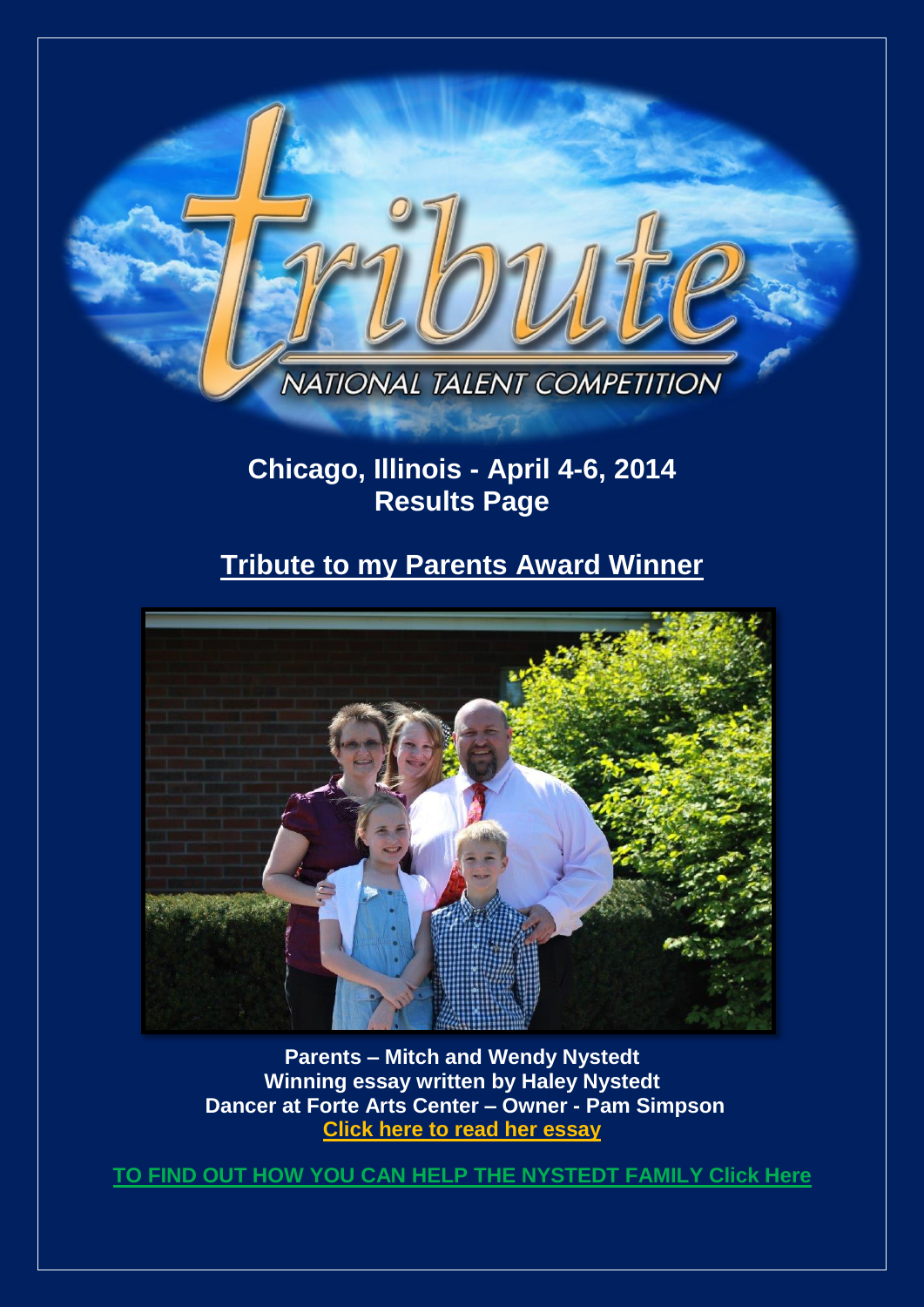# **Sportsmanship Award Winner's Art In Motion Dance Studio**

# **Friday, April 4, 2014**

### **Teen Solo Supreme Level**

**1st Place - Payton Schultz - Lyrical - Dance Arts Center 2nd Place - Emiliano Rodriguez - Contemporary - Dance Arts Center 3rd Place - Kayla Drow - Lyrical - Storm Dance Alliance 4th Place - Taylor Knott - Jazz - Art In Motion Dance Studio 5th Place - Abbey Vieth - Contemporary - Art In Motion Dance Studio 6th Place - Julia Tangen - Lyrical - Art In Motion Dance Studio 7th Place - Karli Anthofer - Tap - The Rhythm Room Dance Center 8th Place - Bailey Langkan - Jazz - Storm Dance Alliance 9th Place - Grace Terstriep - Contemporary - Art In Motion Dance Studio 10th Place - Jocelyn Wiencek - Lyrical - Storm Dance Alliance**

## **Supreme Level Special Awards**

**Mr. Tribute 1st Runner Up (Teen) Banan Loftus - Storm Dance Alliance Mr. Tribute Winner (Teen) Emiliano Rodriguez - Dance Arts Center Miss Tribute 2nd Runner Up (Teen) Julia Tangen - Art In Motion Dance Studio Miss Tribute 1st Runner Up (Teen) Jocelyn Wiencek - Storm Dance Alliance Miss Tribute Winner (Teen) Payton Schultz - Dance Arts Center Costume 2nd Runner Up (Teen) Grayson Alexander - Art In Motion Dance Studio Costume 1st Runner Up (Teen) Kayla Drow - Storm Dance Alliance Costume Winner (Teen) Julia Tangen - Art In Motion Dance Studio**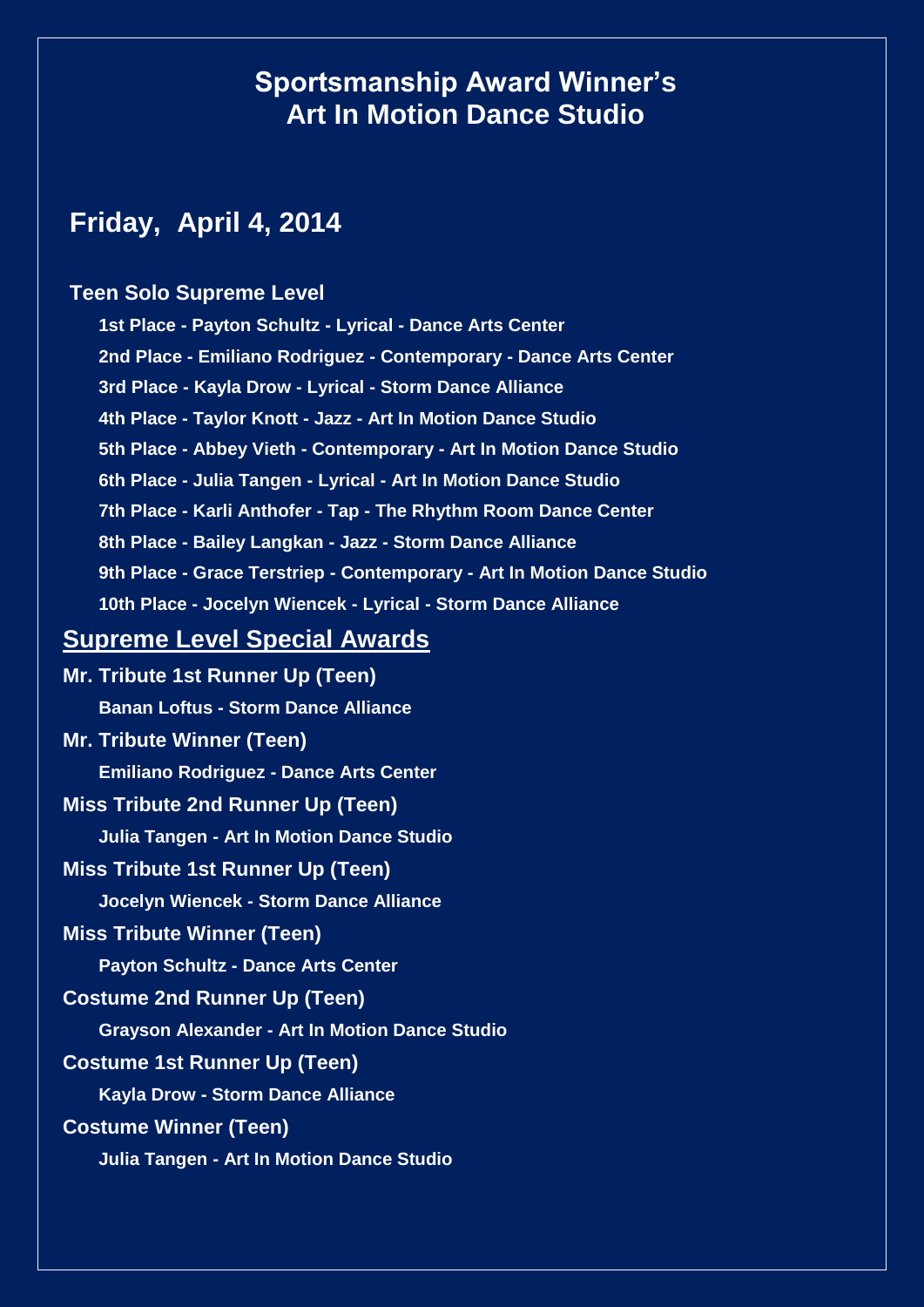### **Senior Solo Supreme Level**

**1st Place - Thomas Archey - Contemporary - Art In Motion Dance Studio 2nd Place - Dylan Slamka - Contemporary - Dance Arts Center 3rd Place - Jacey Raney - Jazz - Art In Motion Dance Studio 4th Place - Carlee Clover - Jazz - Art In Motion Dance Studio 5th Place - Sidney Leskis - Contemporary - Art In Motion Dance Studio 6th Place - Leah Obermeier - Contemporary - Dance Arts Center 7th Place - Kate Sandage - Tap - The Rhythm Room Dance Center 8th Place - Claire Knoebel - Contemporary - Storm Dance Alliance 9th Place - Drew Gliwa - Lyrical - Art In Motion Dance Studio 10th Place - Emmaline Rapier - Lyrical - Art In Motion Dance Studio**

## **Supreme Level Special Awards**

**Mr. Tribute 2nd Runner Up (Senior) T J Wiencek - Storm Dance Alliance Mr. Tribute 1st Runner Up (Senior) Dylan Slamka - Dance Arts Center Mr. Tribute Winner (Senior) Thomas Archey - Art In Motion Dance Studio Miss Tribute 2nd Runner Up (Senior) Sarah Yonushatis - Storm Dance Alliance Miss Tribute 1st Runner Up (Senior) Carlee Clover - Art In Motion Dance Studio Miss Tribute Winner (Senior) Claire Knoebel - Storm Dance Alliance Costume 2nd Runner Up (Senior) Claire Knoebel - Storm Dance Alliance Costume 1st Runner Up (Senior) Meghan Donovan - Storm Dance Alliance Costume Winner (Senior)**

**Emmaline Rapier - Art In Motion Dance Studio**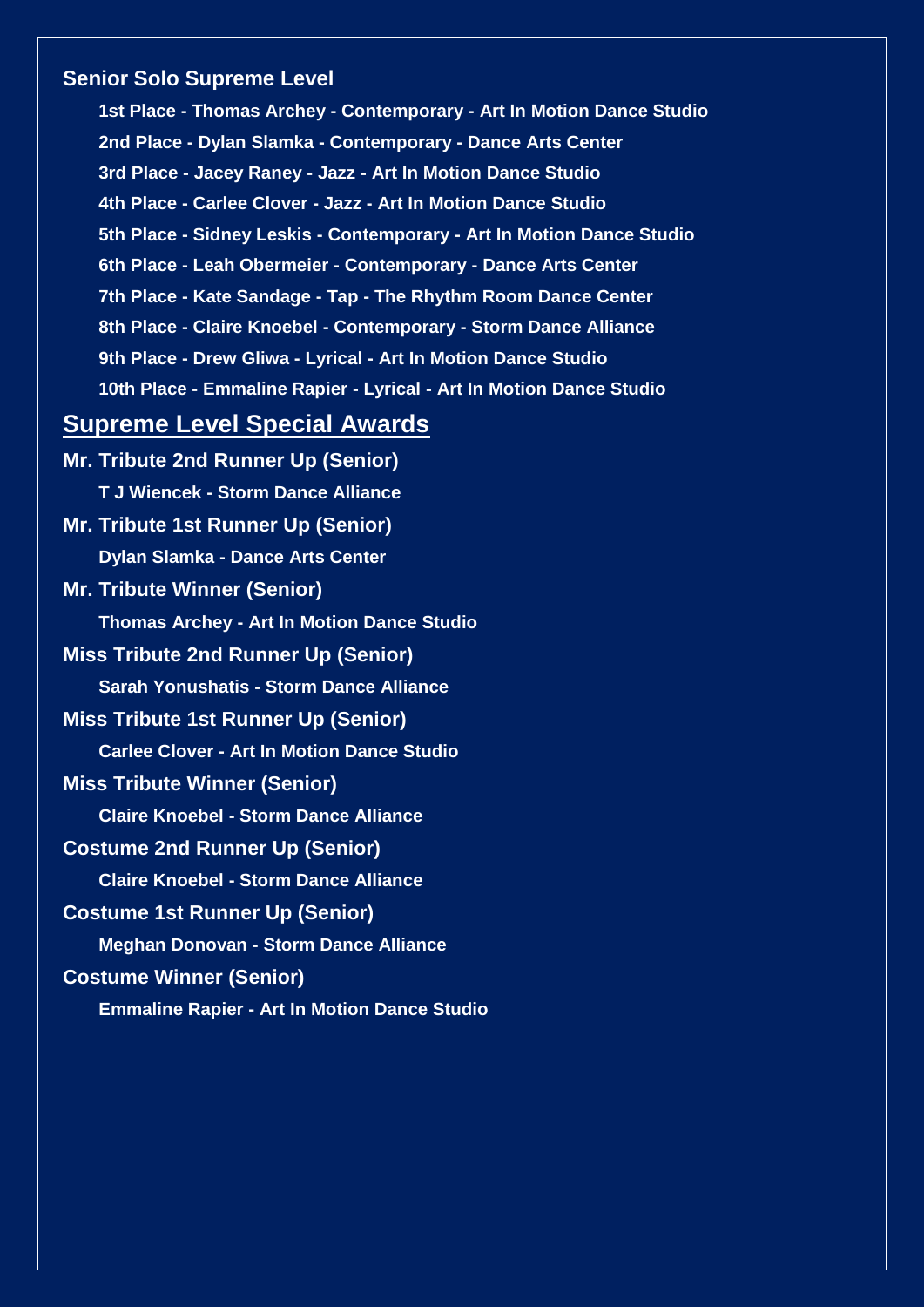# **Saturday, April 5, 2014**

### **Petite Solo Honor Level**

**1st Place - Avril Beesley - Contemporary - Dance Arts Center 2nd Place - Mackenzie Enger - Open - Forte Arts Center 3rd Place - Charley Farren - Musical Theater - Art In Motion Dance Studio 4th Place - Lola Nowak - Jazz - Forte Arts Center 5th Place - Makayla Erickson - Jazz - Dancebizz Centre for Dance 6th Place - Camille Green - Jazz - Storm Dance Alliance 7th Place - Dani Bissen - Tap - Dance Arts Center 8th Place - Jaidyn Schultz - Jazz - Storm Dance Alliance 9th Place - Gracyn Schultz - Jazz - Storm Dance Alliance 10th Place - Paige Hancock - Lyrical - Dancebizz Centre for Dance Petite Solo Supreme Level 1st Place - Katherine Liagridonis - Contemporary - Art In Motion Dance Studio 2nd Place - Olivia Drumm - Jazz - Forte Arts Center 3rd Place - Maya Price - Jazz - Storm Dance Alliance 4th Place - Ella Tangen - Contemporary - Art In Motion Dance Studio 5th Place - Lily Budny - Jazz - Storm Dance Alliance 6th Place - Cassidy Keller - Contemporary - Art In Motion Dance Studio 7th Place - Madison Harbacek - Jazz - Storm Dance Alliance 8th Place - Emily Clarke - Jazz - Storm Dance Alliance 9th Place - Ava Novak - Contemporary - Storm Dance Alliance**

## **Honor Level Special Awards**

**Miss Tribute 2nd Runner Up (Petite)**

**Avril Beesley - Dance Arts Center**

### **Miss Tribute 1st Runner Up (Petite)**

**Macy Shell - Forte Arts Center**

### **Miss Tribute Winner (Petite)**

**Lola Nowak - Forte Arts Center**

### **Costume 2nd Runner Up (Petite)**

**Camille Green - Storm Dance Alliance**

### **Costume 1st Runner Up (Petite)**

**Sadie Tsiakals - Art In Motion Dance Studio**

### **Costume Winner (Petite)**

**Avril Beesley - Dance Arts Center**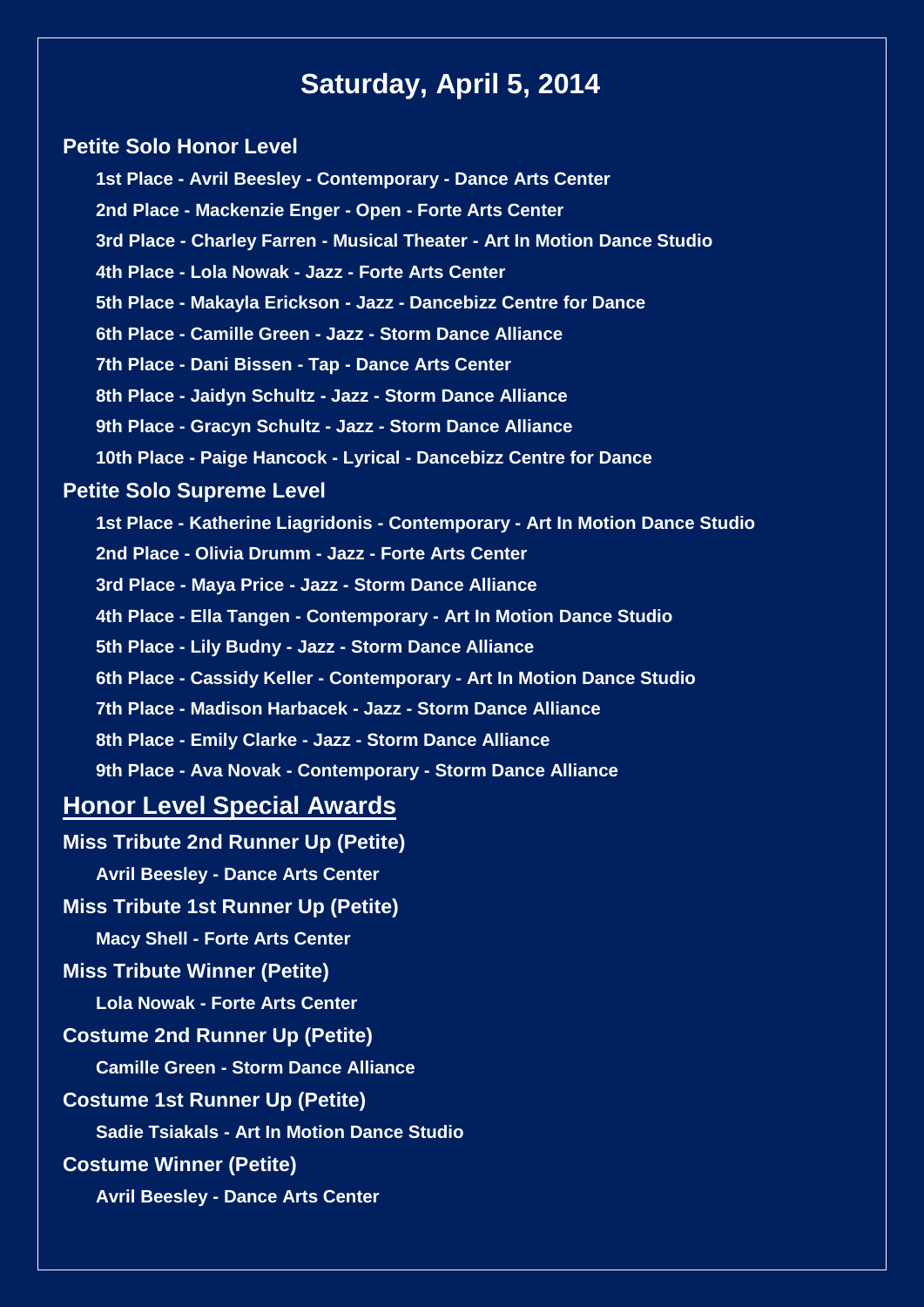## **Supreme Level Special Awards**

**Miss Tribute 2nd Runner Up (Petite) Emily Clarke - Storm Dance Alliance Miss Tribute 1st Runner Up (Petite) Olivia Drumm - Forte Arts Center Miss Tribute Winner (Petite) Maya Price - Storm Dance Alliance Costume 2nd Runner Up (Petite) Katherine Liagridonis - Art In Motion Dance Studio Costume 1st Runner Up (Petite) Maya Price - Storm Dance Alliance Costume Winner (Petite) Ella Tangen - Art In Motion Dance Studio Petite Duet/Trios Honor Level 1st Place - BORN THIS WAY - Jazz - Dance Arts Center** Avril Beesley, Dani Bissen **2nd Place - BLAME IT ON THE BEAT - Jazz - Storm Dance Alliance** Eva Salazar, Hayden Harbacek **3rd Place - BABY WORKOUT - Tap - The Rhythm Room Dance Center** Elise Badger, Kayla Frederick, Meadow Losee **4th Place - SMALL WORLD - Jazz - Forte Arts Center** Elise Shipman, Rachel Shipman **5th Place - A LOVELY NIGHT - Musical Theater - The Rhythm Room Dance Center** Elise Badger, Kayla Frederick, Meadow Losee **6th Place - HOLLY ROCK - Jazz - Forte Arts Center** Caelyn Goffinet, Rachel Shoudis **7th Place - CRUELLA DE VILLE - Jazz - Forte Arts Center** Brandi Abney, Megan Belli **8th Place - STEAM TRAIN - Jazz - Forte Arts Center** Abby Egizio, Angelina Coclanes, Kaitlyn Morin **9th Place - THE MUSIC BOX - Ballet - Dancebizz Centre for Dance** Kaydence Louthan, Taelor Sosa **Petite Duet/Trios Supreme Level 1st Place - PEACEFUL COEXISTENCE - Contemporary - Art In Motion Dance Studio** Ella Tangen, Katherine Liagridonis **2nd Place - WHO'S GOT THE PAIN - Musical Theater - Forte Arts Center**

Abigail Powers, Lola Nowak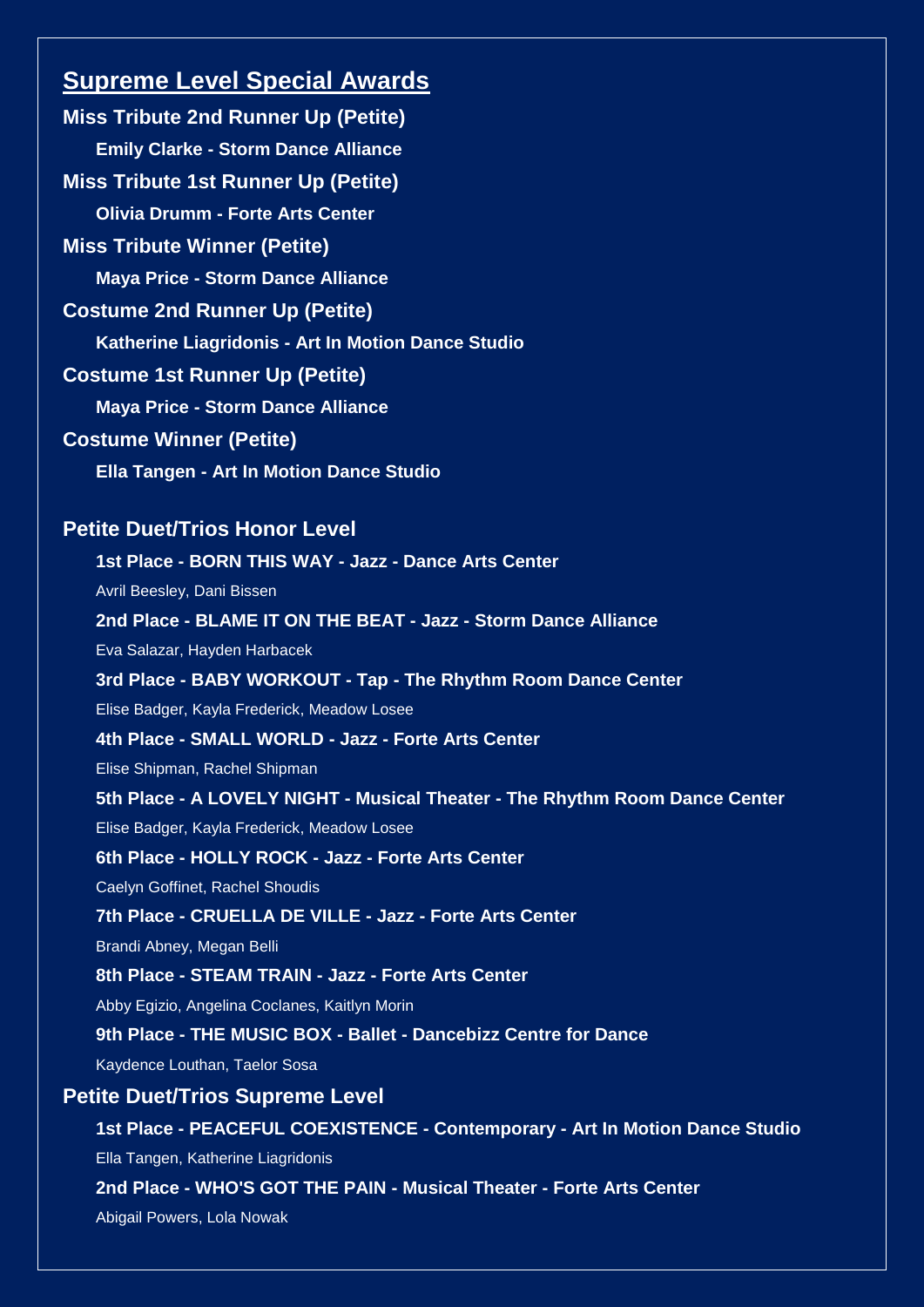### **Petite Small Group/Small Group Extended Honor Level**

### **1st Place - BOOGIE BACK TO TEXAS - Tap - The Rhythm Room Dance Center**

Afton Funcke, Alexa Peters, Emma Bushman, Grace Curtis, Gretah Johnson, Kali Nelson, Kierstin Purdie, Maddie Van Pelt

### **2nd Place - SPLISH SPLASH - Tap - Forte Arts Center**

Ava Houston, Caelyn Goffinet, Gracie Nelson, Kedzie Auwerda, Macy Shell, Rachel Shoudis

### **3rd Place - IF I ONLY HAD A BRAIN - Contemporary - Art In Motion Dance Studio**

Ashlyn Miller, Charley Farren, Harper Farrell, Makenna Gray, Momoe Tanaka, Reggan Smith, Sadie Tsiakals, Sofie Siemsen

#### **4th Place - ROCK STAR - Jazz - Art In Motion Dance Studio**

Ashlyn Miller, Brynn Tsiakals, Cassidy Keller, Charley Farren, Ellie Tanner, Neely Pulkstenis, Reggan Smith, Sadie Tsiakals, Sofie Siemsen

#### **5th Place - NEW KID IN TOWN - Hip Hop - Storm Dance Alliance**

Bethany Bruder, Camille Green, Connor Ries, Eva Salazar, Gracyn Schultz, Hayden Harbacek, Jaidyn Schultz, Madison Clement

### **6th Place - ACCESSORY - Jazz - Storm Dance Alliance**

Alexis Ordona, Bethany Bruder, Emily Clarke, Eva Salazar, Gracyn Schultz, Hayden Harbacek, Jaidyn Schultz, Madison Clement, Maya Price

#### **7th Place - YOU'LL BE IN MY HEART - Lyrical - Storm Dance Alliance**

Alexis Ordona, Eva Salazar, Hayden Harbacek, Jaidyn Schultz, Madison Clement, Maya Price

### **8th Place - WHAT I LIKE ABOUT YOU - Jazz - Art In Motion Dance Studio**

Avery Neiswender, Illiana Rosaliano, Iman Rosaliano, Juliana Pike, Mallory Hobbs

### **9th Place - HEY HEY BABY - Tap - The Rhythm Room Dance Center**

Bellah Johnson, Ellee Happe, Maggie Reed, Nala Losee

### **10th Place - BAD DAY - Hip Hop - Dancebizz Centre for Dance**

Gracie Moore, Kaydence Louthan, Makayla Erickson, Paige Hancock, Taelor Sosa

### **Honor Level Special Awards**

### **Choreography Award (Petite)**

**Tap Small Group - BOOGIE BACK TO TEXAS - The Rhythm Room Dance Center - Sue Aspengren**

### **Junior Solo Honor Level**

**1st Place - Abigail Powers - Lyrical - Forte Arts Center**

**2nd Place - Katherine McLaughlin - Lyrical - Storm Dance Alliance**

**3rd Place - Ella Stevens - Lyrical - Storm Dance Alliance**

**4th Place - Joslyn Monthei - Lyrical - The Rhythm Room Dance Center**

**5th Place - Libby Bonthala - Hip Hop - Storm Dance Alliance**

**6th Place - Jimmy McNamara - Hip Hop - Storm Dance Alliance**

**7th Place - Mary Kate McAdams - Musical Theater - Storm Dance Alliance**

### **8th Place - Lauryn Killion - Tap - The Rhythm Room Dance Center**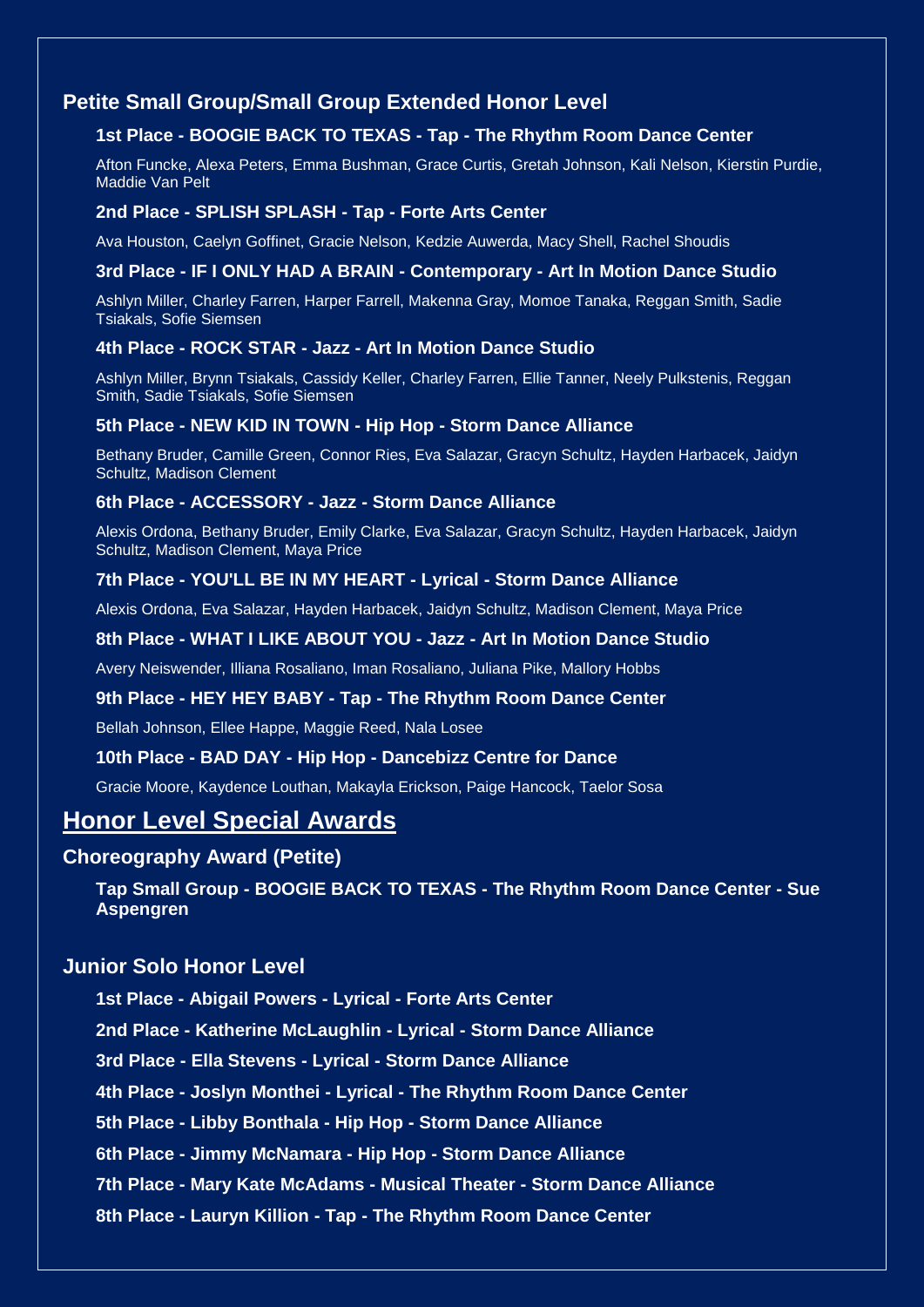**9th Place - Aaliyah Sanders - Open - Forte Arts Center**

**10th Place - Chloe Kurhajec - Contemporary - Dance Arts Center**

### **Junior Solo Supreme Level**

**1st Place - Fiona Marks - Jazz - Storm Dance Alliance 2nd Place - Georgia Liagridonis - Contemporary - Art In Motion Dance Studio 3rd Place - Emily Fuentes - Contemporary - Art In Motion Dance Studio 4th Place - Gianna Scorzo - Tap - Forte Arts Center 5th Place - Lihi Catriel - Lyrical - Art In Motion Dance Studio 6th Place - Maddy Vercelli - Jazz - Storm Dance Alliance 7th Place - Gabrielle Allway - Lyrical - Storm Dance Alliance 8th Place - Gretah Johnson - Tap - The Rhythm Room Dance Center 9th Place - Ashley Greeno - Jazz - Storm Dance Alliance 10th Place - Sara Eberhardt - Contemporary - Storm Dance Alliance**

## **Honor Level Special Awards**

**Mr. Tribute Winner (Junior) Jimmy McNamara - Storm Dance Alliance Miss Tribute 2nd Runner Up (Junior) Katherine McLaughlin - Storm Dance Alliance Miss Tribute 1st Runner Up (Junior) Maddie Van Pelt - The Rhythm Room Dance Center Miss Tribute Winner (Junior) Abigail Powers - Forte Arts Center Costume 2nd Runner Up (Junior) Taylor Vucsko - Forte Arts Center Costume 1st Runner Up (Junior) Lauryn Killion - The Rhythm Room Dance Center Costume Winner (Junior) Mercedes Miller - Dance Arts Center Supreme Level Special Awards Miss Tribute 2nd Runner Up (Junior) Georgia Liagridonis - Art In Motion Dance Studio Miss Tribute 1st Runner Up (Junior) Gabrielle Allway - Storm Dance Alliance Miss Tribute Winner (Junior) Gretah Johnson - The Rhythm Room Dance Center**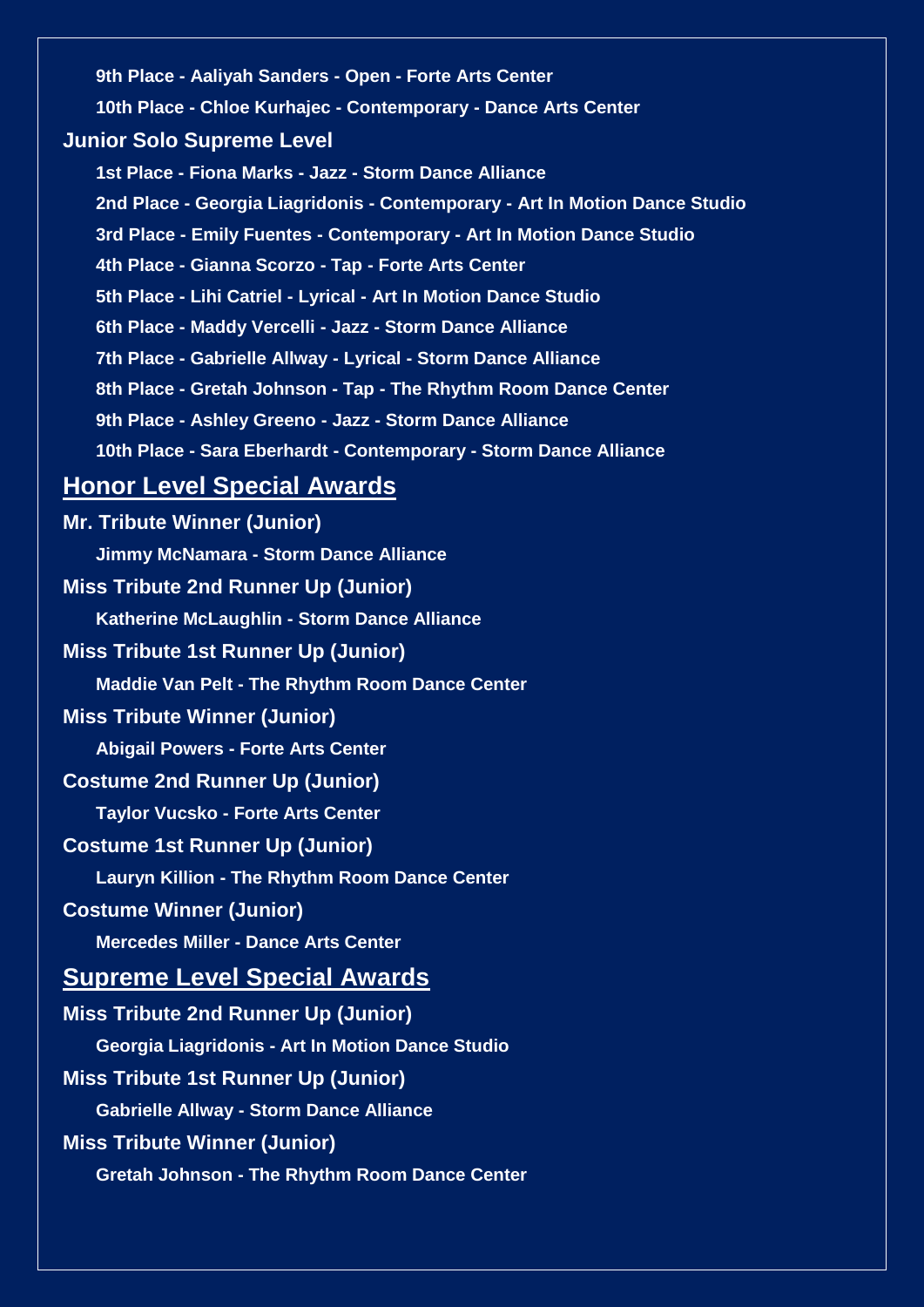**Costume 2nd Runner Up (Junior) Maddy Vercelli - Storm Dance Alliance Costume 1st Runner Up (Junior) Gabrielle Allway - Storm Dance Alliance Costume Winner (Junior) Georgia Liagridonis - Art In Motion Dance Studio Junior Duet/Trios Honor Level 1st Place - HEY BOY, HEY GIRL - Tap - Forte Arts Center** Peyton Girard, Trevor Nystedt **2nd Place - FUNKY MONKEY - Jazz - Forte Arts Center** Cheyenne Bishop, Willow Bishop **3rd Place - GRAVITY - Contemporary - Dance Arts Center** Ava Gardner, Chelsea Lopp, Liah Bauer **4th Place - WHAT'S A GIRL GOTTA DO - Jazz - Dancebizz Centre for Dance** Lilly Rusin, Maria Sosa, Rachel Pilarski **5th Place - RESPECT - Jazz - Forte Arts Center** Delainey Roots, Stefanie Schellhorn **6th Place - DEVIL WENT DOWN TO GEORGIA - Tap - Dancebizz Centre for Dance** Lillie Karsten, Lilly Rusin, Maria Sosa **Junior Duet/Trios Supreme Level 1st Place - USE SOMEBODY - Contemporary - Storm Dance Alliance** Fiona Marks, Grace Corneliusen, Sara Eberhardt **2nd Place - CLUTTER - Modern - Art In Motion Dance Studio** Georgia Liagridonis, Julia Tangen, Taylor Knott **3rd Place - TOO YOUNG - Lyrical - Art In Motion Dance Studio** Anna Valdman, Georgia Liagridonis, Julia Tangen **4th Place - MEETING IN THE LADIES ROOM - Jazz - Storm Dance Alliance** Ashley Greeno, Ella Stevens, Maddy Vercelli **5th Place - WINGS - Jazz - Art In Motion Dance Studio** Anna Valdman, Emily Fuentes, Lihi Catriel **6th Place - BLACKBIRD - Modern - Forte Arts Center** Ashley Egizio, Gianna Scorzo **7th Place - FIX YOU - Contemporary - Art In Motion Dance Studio** Georgia Liagridonis, Katherine Liagridonis **8th Place - SOMEBODY I USED TO KNOW - Lyrical - Forte Arts Center** Emma Elias, Morgan Powers **9th Place - RAINING MEN - Tap - Forte Arts Center** Emily Simpson, Sofia Scorzo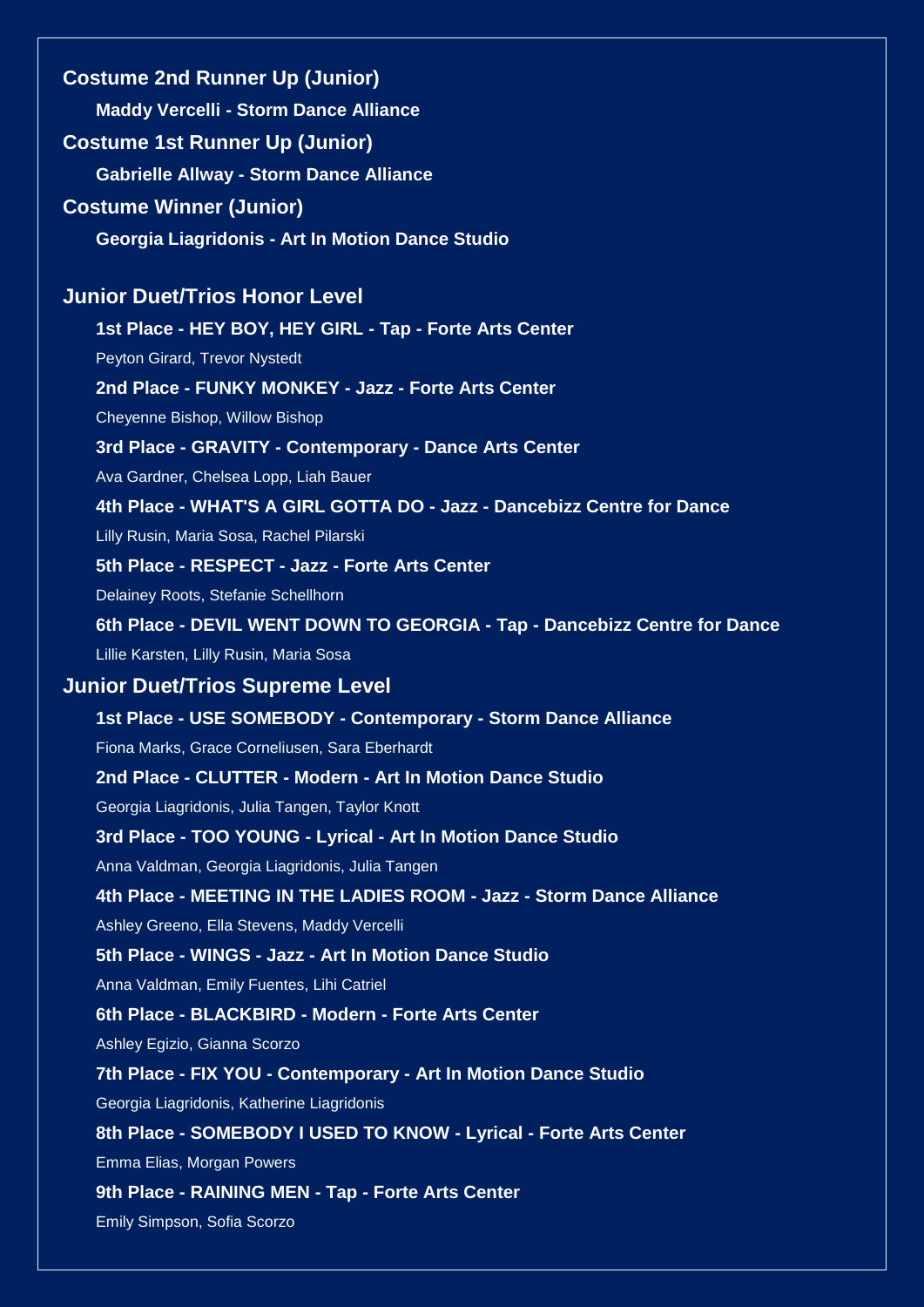### **10th Place - BABY, I'M A STAR - Jazz - Dance Arts Center**

Samantha Schmaling, Sasha Schick

### **Junior Small Group/Small Group Extended Honor Level**

### **1st Place - ANYTHING YOU CAN DO - Hip Hop - Storm Dance Alliance**

Jimmy McNamara, Joshua Novak, Julian Merlino, Katherine McLaughlin, Libby Bonthala, Sara Eberhardt

### **2nd Place - TOP OF THE WORLD - Jazz - Storm Dance Alliance**

Alaina Carreno, Katelyn Poch, Katherine McLaughlin, Libby Bonthala, Maddie Pallardy, Madison Wolfe, Mary Kate McAdams, Maya Jordan

### **3rd Place - BOM BOM BOM - Jazz - The Rhythm Room Dance Center**

Ashlyn Frederick, Gretah Johnson, Kali Nelson, Kierstin Purdie, Lauryn Killion

#### **4th Place - TOOK THE NIGHT - Jazz - Art In Motion Dance Studio**

Abby Rushton, Aliya Acree, Athena Mills, Brynn Tsiakals, Ellie Tanner, Grace Sumitro, Katelyn Swartz, Mariah Winterbottom, Reilly Farren

### **5th Place - WHILE MY GUITAR GENTLY WEEPS - Contemporary - Dancebizz Centre for Dance**

Lillie Karsten, Lilly Rusin, Makayla Erickson, Maria Sosa, Paige Hancock, Rachel Pilarski

### **6th Place - WE LIKE TO PARTY - Jazz - Dancebizz Centre for Dance**

Gracie Moore, Kaydence Louthan, Lillie Karsten, Lilly Rusin, Makayla Erickson, Maria Sosa, Paige Hancock, Rachel Pilarski, Taelor Sosa

### **7th Place - POPULAR - Jazz - Dancebizz Centre for Dance**

Lillie Karsten, Lilly Rusin, Makayla Erickson, Maria Sosa, Paige Hancock, Rachel Pilarski

## **Honor Level Special Awards**

### **Choreography Award (Junior)**

**Jazz Small Group - TOP OF THE WORLD - Storm Dance Alliance - Leandra Groth**

### **Teen Solo Honor Level**

**1st Place - Karsyn Goss - Lyrical - Storm Dance Alliance**

**2nd Place - Renee Weiland - Jazz - Storm Dance Alliance**

**3rd Place - Genevieve Swink - Tap - Forte Arts Center**

**4th Place - Ryley Clement - Jazz - Storm Dance Alliance**

**5th Place - Bayley Ingalls - Lyrical - Storm Dance Alliance**

**6th Place - Kendall Greenberg - Hip Hop - Summers Academy of Dance**

**7th Place - Bailey Reiser - Tap - Storm Dance Alliance**

**8th Place - Kayla Donath - Lyrical - Forte Arts Center**

**9th Place - Jaislynn Baugh - Tap - The Rhythm Room Dance Center**

**10th Place - Jacqueline Terando - Lyrical - Forte Arts Center**

## **Honor Level Special Awards**

**Miss Tribute 2nd Runner Up (Teen)**

**Genevieve Swink - Forte Arts Center**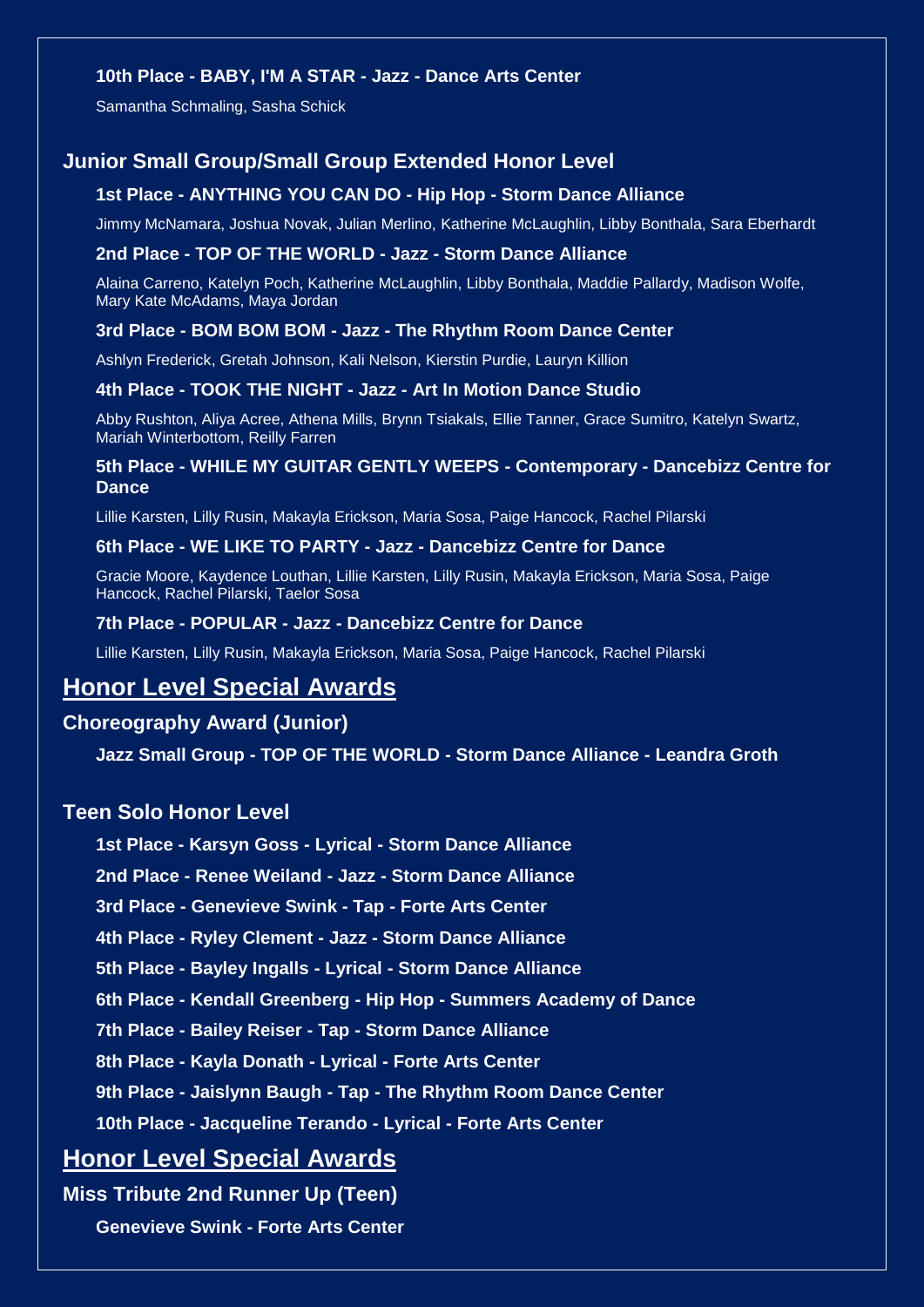**Miss Tribute 1st Runner Up (Teen) Karsyn Goss - Storm Dance Alliance Miss Tribute Winner (Teen) Renee Weiland - Storm Dance Alliance Costume 2nd Runner Up (Teen) Kendall Greenberg - Summers Academy of Dance Costume 1st Runner Up (Teen) Bayley Ingalls - Storm Dance Alliance Costume Winner (Teen) Karsyn Goss - Storm Dance Alliance**

### **Teen Duet/Trios Honor Level**

**1st Place - I WILL RISE - Lyrical - Summers Academy of Dance** Kierra Hines, Serena Geraci **2nd Place - CONSUME YOU - Hip Hop - Summers Academy of Dance**

Dylan Bean, Kendall Greenberg

**3rd Place - I GOT YOU - Musical Theater - Dance Connection**

Kaija O'Connor, Shannon Leahy

**4th Place - NOTHING ON ME - Hip Hop - Dance Connection** Karly Meehan, Shannon O'Brien

### **Teen Duet/Trios Supreme Level**

**1st Place - SAY SOMETHING - Lyrical - Art In Motion Dance Studio**

Drew Gliwa, Sophie Leskis

**2nd Place - IRRELEVANT - Lyrical - Art In Motion Dance Studio**

Jillian Berg, Taylor Knott

**3rd Place - RELEASE ME - Jazz - Storm Dance Alliance**

Bailey Langkan, Grace Jones

### **4th Place - IN LOVING MEMORY - Lyrical - Storm Dance Alliance**

Bailey Langkan, Savannah Enoch

**5th Place - MY PREROGATIVE - Jazz - Art In Motion Dance Studio**

Carlee Clover, Jillian Berg

**6th Place - TO BUILD A HOME - Contemporary - Art In Motion Dance Studio** Abbey Vieth, Julia Tangen

**7th Place - G.I. JOE - Hip Hop - Storm Dance Alliance**

Banan Loftus, Johnny McNamara, T J Wiencek

**8th Place - CAMILLE, COLETTE, FIFI - Musical Theater - Forte Arts Center**

Haylie Juricic, Mackenzie Eber, Madelyn Olson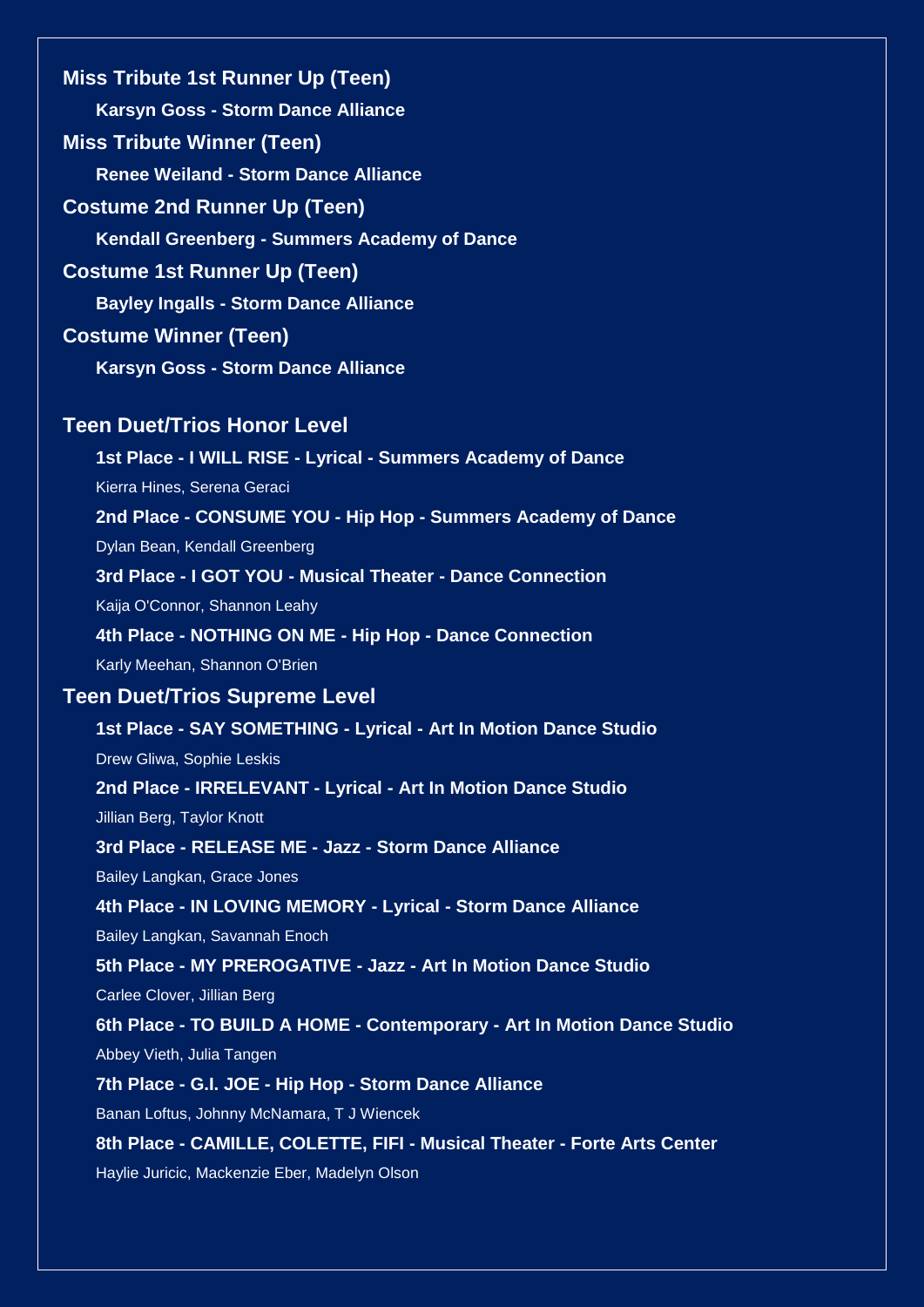### **9th Place - SWEET DISPOSITION - Contemporary - Storm Dance Alliance**

Carly Casselman, Sara Stelter

### **10th Place - CALL ME - Jazz - Art In Motion Dance Studio**

Abbey Vieth, Grayson Alexander

# **Teen Small Group/Small Group Extended Honor Level 1st Place - TODAY FOR YOU - Musical Theater - Storm Dance Alliance** Carley Ives, Dana Norris, Erika Pappa, Lena Taylor, Paris LaPoint, Renee Weiland **2nd Place - GET ME BODIED - Hip Hop - Storm Dance Alliance** Alison Powers, Amanda Marquez, Bailey Reiser, Courtney Conklin, Gabriella Reina, Randi Fisher **3rd Place - BRAVADO - Lyrical - The Rhythm Room Dance Center** Chantel Flack, Emily Finch, Gwen Black, Lauren Carlson, Melanie Doran, Sydney Schiltz **4th Place - HUNTER - Contemporary - Summers Academy of Dance** Dylan Bean, Kendall Greenberg, Kierra Hines, Serena Geraci **5th Place - A LITTLE PARTY - Jazz - Summers Academy of Dance** Dylan Bean, Kendall Greenberg, Kierra Hines, Serena Geraci **6th Place - WALK IT OFF - Lyrical - Summers Academy of Dance** Dylan Bean, Kendall Greenberg, Kierra Hines, Serena Geraci **7th Place - BOPPIN THE BOOGIE - Tap - The Rhythm Room Dance Center** Cameron Laughery, Jordan Aubrey, Katie Stofer, Paige Citurs, Samantha Behne **8th Place - JULIET - Ballet - Summers Academy of Dance** Dylan Bean, Kendall Greenberg, Kierra Hines, Serena Geraci **9th Place - CHASING CARS - Lyrical - Summers Academy of Dance** Courtney Kramer, Riley Wasilk, Sierra Pratola, Susannah Nawrot **10th Place - AYE CARUMBA - Musical Theater - The Rhythm Room Dance Center** Cameron Laughery, Jordan Aubrey, Katie Stofer, Paige Citurs, Samantha Behne

## **Honor Level Special Awards**

### **Choreography Award (Teen)**

**Hip Hop Small Group - CAN'T HOLD US - Summers Academy of Dance - Brittany Christin**

## **Senior Solo Honor Level**

**1st Place - Madisyn Taute - Tap - The Rhythm Room Dance Center 2nd Place - Carley Ives - Contemporary - Storm Dance Alliance 3rd Place - Thomas Jordan - Hip Hop - Storm Dance Alliance 4th Place - Crystal McEntire - Tap - The Rhythm Room Dance Center 5th Place - Erika Pappa - Tap - Storm Dance Alliance 6th Place - Dylan Bean - Contemporary - Summers Academy of Dance**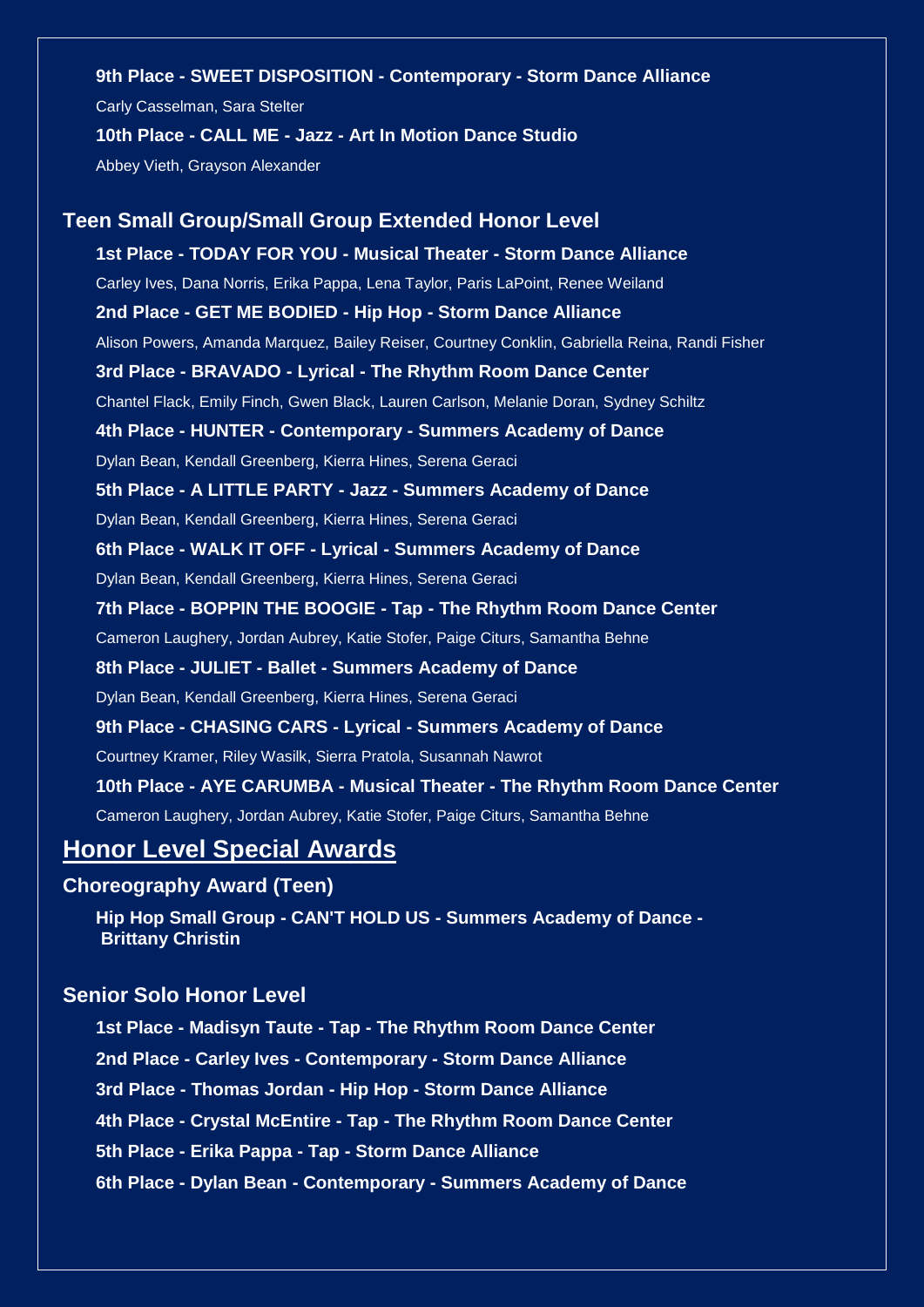## **Honor Level Special Awards**

**Miss Tribute 2nd Runner Up (Senior) Carley Ives - Storm Dance Alliance Miss Tribute 1st Runner Up (Senior) Madisyn Taute - The Rhythm Room Dance Center Miss Tribute Winner (Senior) Crystal McEntire - The Rhythm Room Dance Center Costume 2nd Runner Up (Senior) Crystal McEntire - The Rhythm Room Dance Center Costume 1st Runner Up (Senior) Dylan Bean - Summers Academy of Dance Senior Duet/Trios Honor Level 1st Place - SINGLE MAN DROUGHT - Musical Theater - Forte Arts Center** Megan Rateike, Peyton Winker **2nd Place - GIVE IT - Tap - Storm Dance Alliance** Bailey Reiser, Erika Pappa **3rd Place - LIGHT UP AHEAD - Lyrical - Dance Connection** Chelsea Curran, Lauren Bunke **Senior Duet/Trios Supreme Level 1st Place - ALL OF ME - Lyrical - Art In Motion Dance Studio** Carlee Clover, Drew Gliwa **2nd Place - SCARS - Contemporary - Dance Arts Center** Kristin Farina , Payton Schultz **3rd Place - LAY ME DOWN - Lyrical - Art In Motion Dance Studio** Carlee Clover, Sidney Leskis, Thomas Archey **4th Place - TOO LATE - Contemporary - Art In Motion Dance Studio** Emmaline Rapier, Thomas Archey **5th Place - RIPE & RUIN - Contemporary - Art In Motion Dance Studio** Carlee Clover, Drew Gliwa, Jacey Raney **6th Place - HOLD YOUR HAND - Lyrical - Art In Motion Dance Studio** Ellie Davis, Emmaline Rapier, Jacey Raney **7th Place - IN THE EMBERS - Contemporary - Art In Motion Dance Studio** Alyssa Trelz, Angelina Gibson, Kaylee Kibler **8th Place - ONLY ONE I SEE - Contemporary - Storm Dance Alliance** Claire Knoebel, Sarah Yonushatis, Savannah Enoch **9th Place - WASH - Contemporary - Dance Arts Center** Leah Obermeier, Madisyn Jensen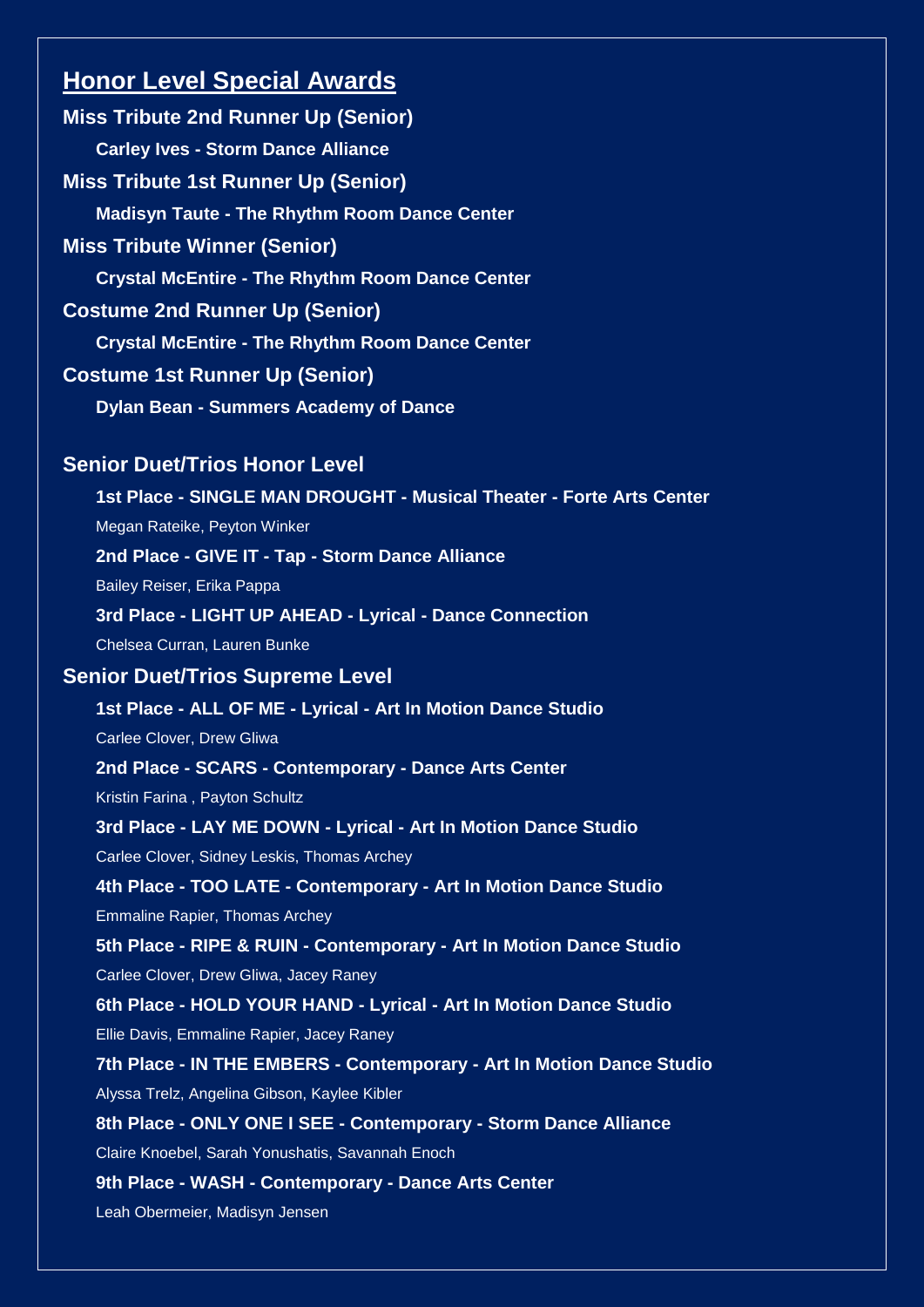### **10th Place - DEJAVU - Jazz - Art In Motion Dance Studio**

Carsyn Currier, Drew Gliwa, Jacey Raney

# **Sunday, April 6, 2014**

### **Petite Small Group/Small Group Extended Supreme Level**

### **1st Place - DEAD IN THE WATER - Contemporary - Art In Motion Dance Studio**

Cassidy Keller, Ella Tangen, Emily Fuentes, Georgia Liagridonis, Katherine Liagridonis, Lihi Catriel

#### **2nd Place - I LOVE ROCK & ROLL - Jazz - Storm Dance Alliance**

Ashley Greeno, Ava Novak, Ella Stevens, Emily Kramer, Emma Marquardt, Lily Budny, Maddy Vercelli, Madison Harbacek, Mykenzie Schultz

### **3rd Place - WINTER SONG - Contemporary - Storm Dance Alliance**

Ashley Greeno, Carreno Alyssa , Ella Stevens, Emily Kramer, Lily Budny, Maddy Vercelli, Madison Harbacek

### **4th Place - MY FAVORITE THINGS - Lyrical - Art In Motion Dance Studio**

Brynn Tsiakals, Cassidy Keller, Ella Tangen, Ellie Tanner, Katherine Liagridonis, Neely Pulkstenis, Reggan Smith, Sofie Siemsen

#### **5th Place - JUKEBOX DINER - Hip Hop - Storm Dance Alliance**

Ashley Greeno, Ava Novak, Isabelle Kastel, Jimmy McNamara, Lily Budny, Maddy Vercelli, Madison Harbacek, Maya Price, Mykenzie Schultz

### **6th Place - CAMILLE, COLLETTE, FIFI - Musical Theater - Art In Motion Dance Studio**

Annilee Griffeth, Brynn Tsiakals, Charley Farren, Ella Tangen, Ellie Tanner, Katherine Liagridonis

#### **7th Place - DIG A LITTLE DEEPER - Tap - Forte Arts Center**

Abigail Powers, Emily Simpson, Kaleigh Highland, Lola Nowak, Olivia Drumm, Sofia Scorzo, Stefanie Schellhorn, Taylor Vucsko

#### **8th Place - TRUE COLORS - Lyrical - Forte Arts Center**

Abigail Powers, Emily Simpson, Kaleigh Highland, Lola Nowak, Olivia Drumm, Stefanie Schellhorn

#### **9th Place - MAMBO ITALIANO - Tap - Storm Dance Alliance**

Ashley Greeno, Ava Novak, Carreno Alyssa , Ella Stevens, Emma Marquardt, Maddy Vercelli, Madison Harbacek, Mykenzie Schultz

#### **10th Place - THESE BOOTS - Jazz - Art In Motion Dance Studio**

Brynn Tsiakals, Cassidy Keller, Ella Tangen, Emily Fuentes, Georgia Liagridonis, Kaelyn Holmes, Katherine **Liagridonis** 

## **Supreme Level Special Awards**

### **Choreography Award (Petite)**

### **Contemporary Small Group - DEAD IN THE WATER - Art In Motion Dance Studio - Skylee Trimble**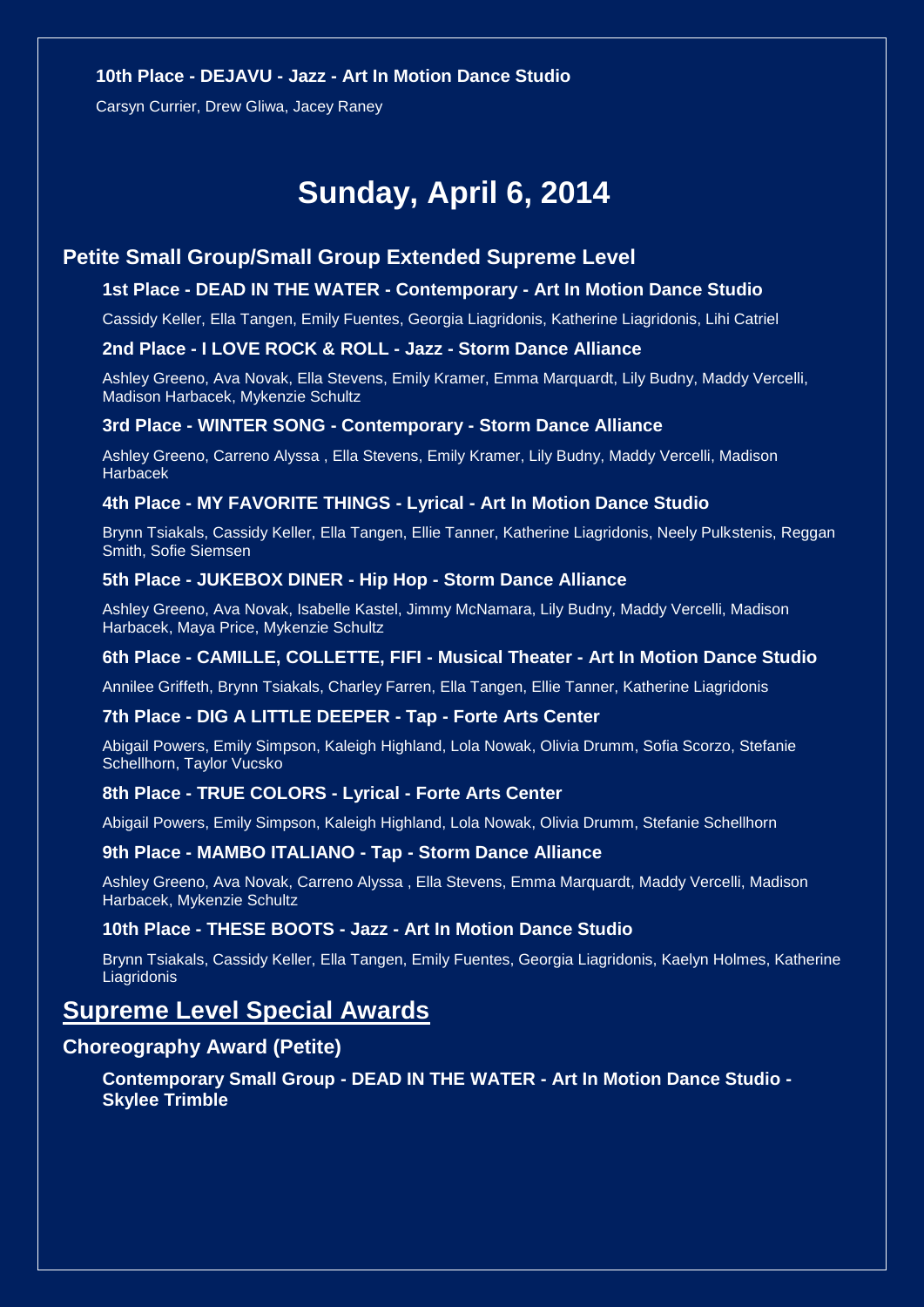### **Petite Large Group/Large Group Extended Honor Level**

### **1st Place - S.U.P.E.R. - Tap - Forte Arts Center**

Abigail Powers, Delainey Roots, Elise Minott, Emily Scott, Emily Simpson, Jillian Olson, Kayla Higgins, Lizzy Legg, Lola Nowak, Mackenzie Enger, Mira Marchio, Olivia Drumm, Sofia Scorzo, Stefanie Schellhorn, Taylor Vucsko

### **2nd Place - CALLING ALL THE MONSTERS - Jazz - Forte Arts Center**

Abigail Powers, Delainey Roots, Elise Minott, Emily Scott, Emily Simpson, Jillian Olson, Kayla Higgins, Lizzy Legg, Lola Nowak, Mackenzie Enger, Mira Marchio, Olivia Drumm, Sofia Scorzo, Stefanie Schellhorn, Taylor Vucsko

### **3rd Place - ZERO TO HERO - Musical Theater - Forte Arts Center**

Ava Houston, Brianna North, Caelyn Goffinet, Cheyenne Bishop, Emily Scott, Emma Johnston, Hayley Smith, Joelei Carbone, Kalli Juricic, Kedzie Auwerda, Macy Shell, Mirra Juricic, Peyton Girard, Rachel Shoudis, Sydney Morin, Trevor Nystedt, Willow Bishop

### **4th Place - BE LIKE YOU - Tap - Forte Arts Center**

Brandi Abney, Claire Simpson, Elise Shipman, Emma Johnston, Evelyn Minott, Lanie Baranoski, Megan Belli, Rachel Lechelt, Rachel Shipman, Sydney Morin, Zoe Olson

### **5th Place - KISS THE GIRL - Jazz - Forte Arts Center**

Brandi Abney, Claire Simpson, Elise Shipman, Evelyn Minott, Johnston Emma, Lanie Baranoski, Megan Belli, Rachel Lechelt, Rachel Shipman, Sydney Morin, Zoe Olson

### **Petite Large Group/Large Group Extended Supreme Level**

### **1st Place - SPARE CHANGE - Contemporary - Art In Motion Dance Studio**

Brynn Tsiakals, Cassidy Keller, Ella Tangen, Ellie Tanner, Emily Fuentes, Georgia Liagridonis, Kaelyn Holmes, Katherine Liagridonis, Lihi Catriel, Neely Pulkstenis, Sofie Siemsen

### **2nd Place - CHIPETTE PARTY - Jazz - Art In Motion Dance Studio**

Annilee Griffeth, Ashlyn Miller, Brynn Tsiakals, Cassidy Keller, Cecilia Vermillion, Charley Farren, Ella Tangen, Ellie Tanner, Harper Farrell, Kaelyn Holmes, Katherine Liagridonis, Makenna Gray, Momoe Tanaka, Neely Pulkstenis, Reggan Smith, Sadie Tsiakals, Sofie Siemsen

### **3rd Place - THE PLAYGROUND - Hip Hop - Storm Dance Alliance**

Alexis Ordona, Ava Novak, Emily Clarke, Emma Marquardt, Gwen Altman, Isabelle Kastel, Katie Ries, Libby Bonthala, Maggie Jones, Maya Jordan, Maya Price

### **4th Place - FOREVER YOUNG - Lyrical - Storm Dance Alliance**

Ashley Greeno, Ashlyn Hickey, Ava Novak, Ella Stevens, Emily Clarke, Emma Marquardt, Gwen Altman, James Kramer, Katelyn Poch, Katie Ries, Maggie Jones, Maya Jordan, Maya Price, Mykenzie Schultz

### **5th Place - POPULAR - Musical Theater - Storm Dance Alliance**

Ashley Greeno, Ashlyn Hickey, Ava Novak, Ella Stevens, Emily Clarke, Emma Marquardt, Gwen Altman, Katelyn Poch, Lily Budny, Maddy Vercelli, Madison Harbacek, Maggie Jones, Mary Kate McAdams, Maya Price, Mykenzie Schultz

### **6th Place - PARTY PEOPLE - Jazz - Storm Dance Alliance**

Ashley Greeno, Ashlyn Hickey, Carreno Alyssa , Ella Stevens, Emily Clarke, Emma Marquardt, Gwen Altman, Jaidyn Schultz, Katie Ries, Lily Budny, Maddy Vercelli, Maggie Jones, Mary Kate McAdams, Maya Price, Mykenzie Schultz

## **Honor Level Special Awards**

### **The Judges Choice Award (Petite)**

### **Tap Large Group - S.U.P.E.R. - Forte Arts Center - Pam Simpson**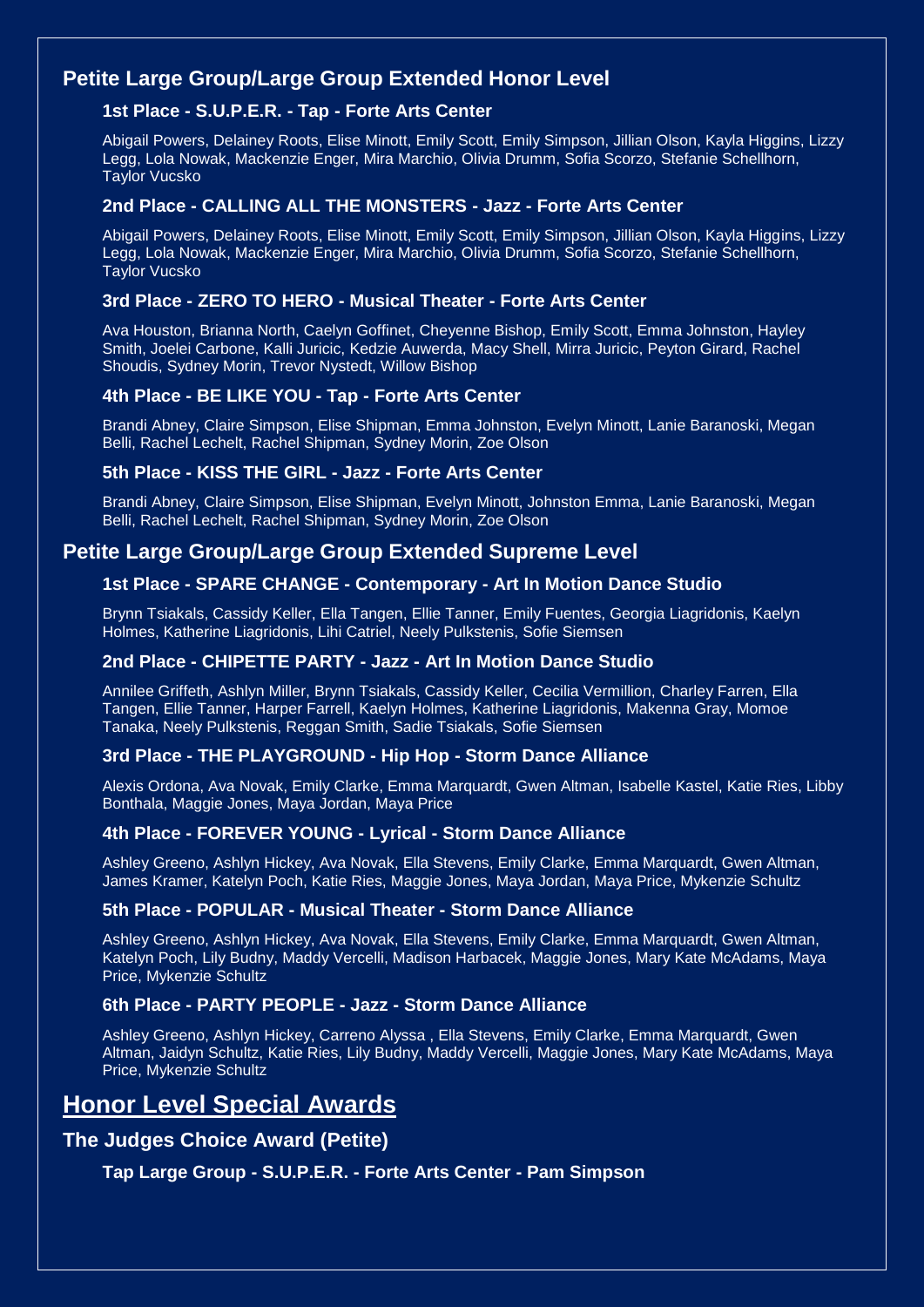## **Choreography Award (Petite)**

**Tap Large Group - S.U.P.E.R. - Forte Arts Center - Pam Simpson**

## **Supreme Level Special Awards**

### **Choreography Award (Petite)**

**Contemporary Large Group - SPARE CHANGE - Art In Motion Dance Studio - Skylee Trimble**

## **Junior Small Group/Small Group Extended Supreme Level**

### **1st Place - TO BUILD A HOME - Contemporary - Storm Dance Alliance**

Bailey Langkan, Gabrielle Allway, Grace Jones, Jocelyn Wiencek, Kylie Kaczkowski

### **2nd Place - JAILBREAK - Hip Hop - Storm Dance Alliance**

Fiona Marks, Gabrielle Allway, Grace Corneliusen, Isa Salazar, Kylie Kaczkowski, Nicole Budig, Ryley Clement, Sara Eberhardt

### **3rd Place - RED BALLOON - Contemporary - Dance Arts Center**

Ashlyn McQuitty, Caila Holsapple, Delaney Jensen, Maya Jaramillo, Samantha Schmaling, Sasha Schick, Skylar Stork

### **4rd Place - HER SPIRIT IS GONE - Contemporary - Art In Motion Dance Studio**

Abbey Vieth, Georgia Liagridonis, Julia Tangen, Taylor Knott

### **5th Place - SKYSCRAPER - Lyrical - Storm Dance Alliance**

Arianna McNamara, Brooke Douglas, Fiona Marks, Gabrielle Allway, Grace Jones, Kylie Kaczkowski, Sara Eberhardt, Sara Stelter

### **6th Place - CRUSH ON YOU - Jazz - Art In Motion Dance Studio**

Abbey Vieth, Anna Valdman, Georgia Liagridonis, Jillian Berg, Julia Tangen, Lihi Catriel, Taylor Knott

### **7th Place - DINOSAUR - Jazz - Storm Dance Alliance**

Bailey Langkan, Fiona Marks, Gabrielle Allway, Grace Jones, Jocelyn Wiencek, Kylie Kaczkowski, Messina Paratore, Nicole Budig, Sara Eberhardt

### **8th Place - LOOK OUT! - Jazz - Storm Dance Alliance**

Emily Kramer, Fiona Marks, Grace Corneliusen, Maddy Vercelli, Nicole Budig, Ryley Clement, Sara Eberhardt

### **9th Place - PEOPLE GET READY - Lyrical - Forte Arts Center**

Caitlyn Schultz, Cameron Schultz, Clare Bates, Devin Stapleton, Emily Mepham, Emma Elias, Lillian Beeler, Madison Juricic, Morgan Powers

### **10th Place - TALK TO ME - Lyrical - Art In Motion Dance Studio**

Abbey Vieth, Anna Valdman, Emily Fuentes, Georgia Liagridonis, Grayson Alexander, Jillian Berg, Julia Tangen, Lihi Catriel, Taylor Knott

## **Supreme Level Special Awards**

### **Choreography Award (Junior)**

### **Contemporary Small Group - TO BUILD A HOME - Storm Dance Alliance - Christina Gross**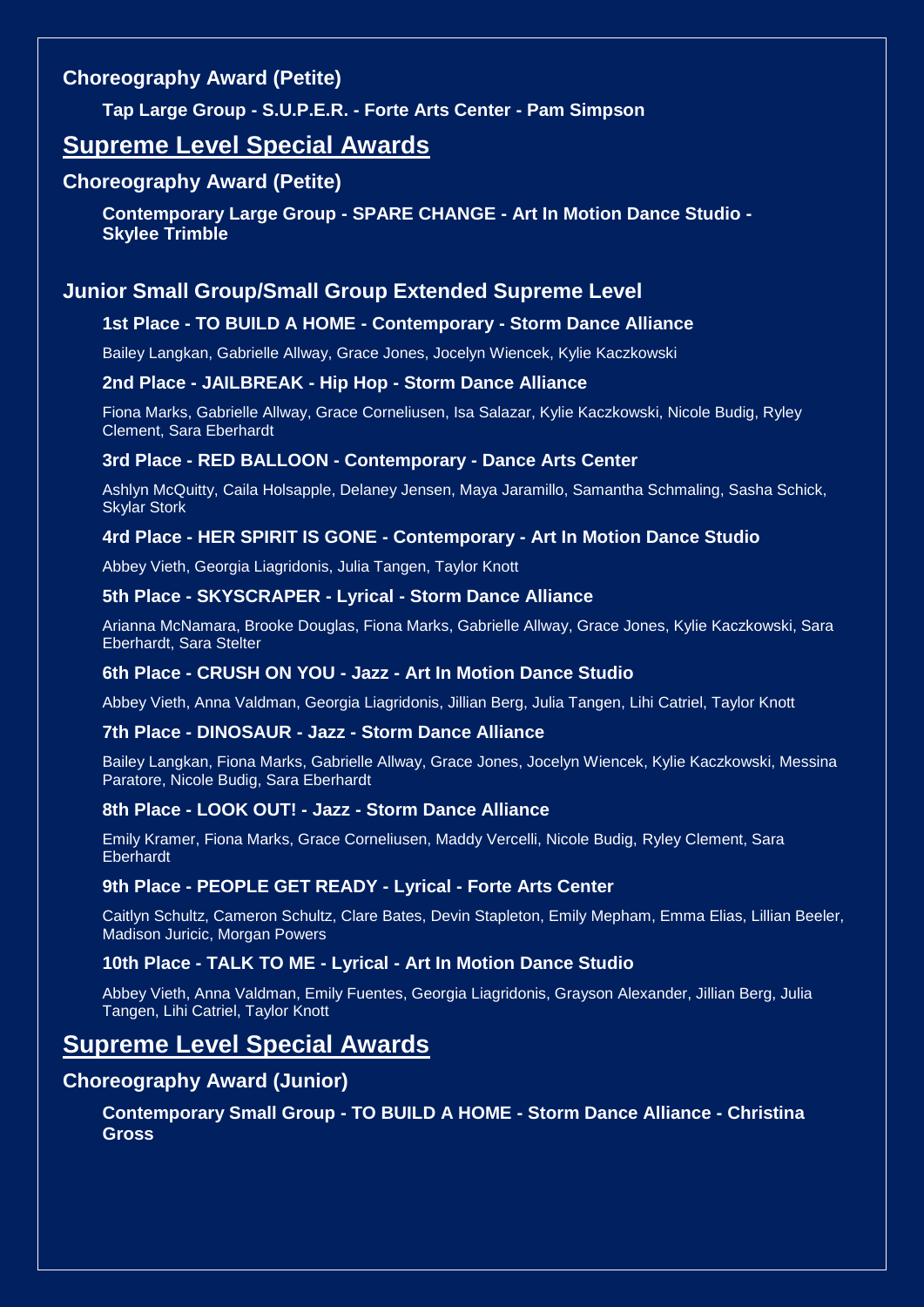### **Junior Large Group/Large Group Extended Honor Level**

### **1st Place - HOY HOY - Tap - The Rhythm Room Dance Center**

Alexa Peters, Ashlyn Frederick, Eliza Carlson, Grace Curtis, Gretah Johnson, Hannah Curtis, Joslyn Monthei, Julia Follett, Kali Nelson, Kierstin Purdie, Lauryn Killion, Maddie Van Pelt

### **2nd Place - WELCOME TO THE TEA PARTY - Tap - Dance Arts Center**

Ava Gardner, Avril Beesley, Chelsea Lopp, Chloe Kurhajec, Dani Bissen, Ella Schamber, Indiana Hassler, Liah Bauer, Madison Schurman, Mercedes Miller, Olivia Andreasen, Rowan Mlot, Sasha Schick, Victoria **Angotti** 

### **3rd Place - TIKI ROOM - Tap - Forte Arts Center**

Aaliyah Sanders, Audrey Boles, Caitlyn Schultz, Cameron Schultz, Cheyenne Bishop, Hayley Smith, Joelei Carbone, Kaleigh Highland, Kalli Juricic, Keira Gestel, Mirra Juricic, Molly Gustafson, Olivia Moore, Peyton Girard, Trevor Nystedt, Willow Bishop

### **4th Place - WHAT'S UP DULOC? - Musical Theater - The Rhythm Room Dance Center**

Afton Funcke, Alexa Peters, Elise Badger, Eliza Carlson, Emma Bushman, Grace Curtis, Gretah Johnson, Hannah Curtis, Isaiah Losee, Joslyn Monthei, Julia Follett, Kali Nelson, Kierstin Purdie, Lauryn Killion, Maddie Van Pelt, Meadow Losee

### **5th Place - FAR OUT EAST - Jazz - Dance Arts Center**

Ava Gardner, Avril Beesley, Chelsea Lopp, Chloe Kurhajec, Dani Bissen, Ella Schamber, Indiana Hassler, Liah Bauer, Madison Schurman, Mercedes Miller, Olivia Andreasen, Rowan Mlot, Samantha Schmaling, Sasha Schick, Victoria Angotti

### **6th Place - BROWN DERBY JUMP - Tap - Forte Arts Center**

Brianna North, Clare Bates, Devin Stapleton, Emily Mepham, Emma Elias, Jacqueline Terando, Jeanette Ringer, Kayla Donath, Lexi Baranoski, Macy Rodgers, Madison Juricic, Meghan Williams, Morgan Powers

### **7th Place - BLESSINGS - Lyrical - The Rhythm Room Dance Center**

Afton Funcke, Ashlyn Frederick, Eliza Carlson, Grace Curtis, Gretah Johnson, Hannah Curtis, Joslyn Monthei, Kali Nelson, Kierstin Purdie, Lauryn Killion

### **Junior Large Group/Large Group Extended Supreme Level**

### **1st Place - UNSTOPPABLE - Jazz - Storm Dance Alliance**

Arianna McNamara, Carly Casselman, Emily Kramer, Fiona Marks, Gabrielle Allway, Grace Corneliusen, Isa Salazar, Jessica Schatz, Karsyn Goss, Kylie Kaczkowski, Lena Taylor, Maddy Vercelli, Nicole Budig, Ryley Clement, Sara Eberhardt, Sara Stelter

### **2nd Place - ON THAT MORNING - Contemporary - Art In Motion Dance Studio**

Abbey Vieth, Abby Rushton, Aliya Acree, Anna Valdman, Athena Mills, Brynn Tsiakals, Emily Fuentes, Georgia Liagridonis, Grace Sumitro, Grayson Alexander, Julia Tangen, Katelyn Swartz, Livie Oltean, Mariah Winterbottom, Olivia Chester, Reilly Farren, Taylor Knott

### **3rd Place - LET IT GO - Lyrical - Storm Dance Alliance**

Arianna McNamara, Ashley Greeno, Emma Marquardt, Isa Salazar, Karsyn Goss, Katherine McLaughlin, Kayla Wolfe, Lena Taylor, Maddie Pallardy, Madison Wolfe, Mary Kate McAdams, Maya Jordan, Ryley Clement

### **4th Place - I CAN BE A FREAK - Jazz - Art In Motion Dance Studio**

Abbey Vieth, Abby Rushton, Anna Valdman, Ella Tangen, Emily Fuentes, Georgia Liagridonis, Grace Terstriep, Grayson Alexander, Jillian Berg, Julia Tangen, Katelyn Swartz, Katherine Liagridonis, Kaylee Kibler, Lihi Catriel, Livie Oltean, Olivia Chester, Sophie Leskis, Symphony Trimble, Taylor Knott

### **5th Place - AWAKE MY SOUL - Contemporary - Storm Dance Alliance**

Alaina Carreno, Emily Kramer, Fiona Marks, Gabrielle Allway, Grace Corneliusen, Jessica Schatz, Julia Carranza, Katelyn Poch, Kylie Kaczkowski, Maddy Vercelli, Nicole Budig, Sara Eberhardt, Sara Stelter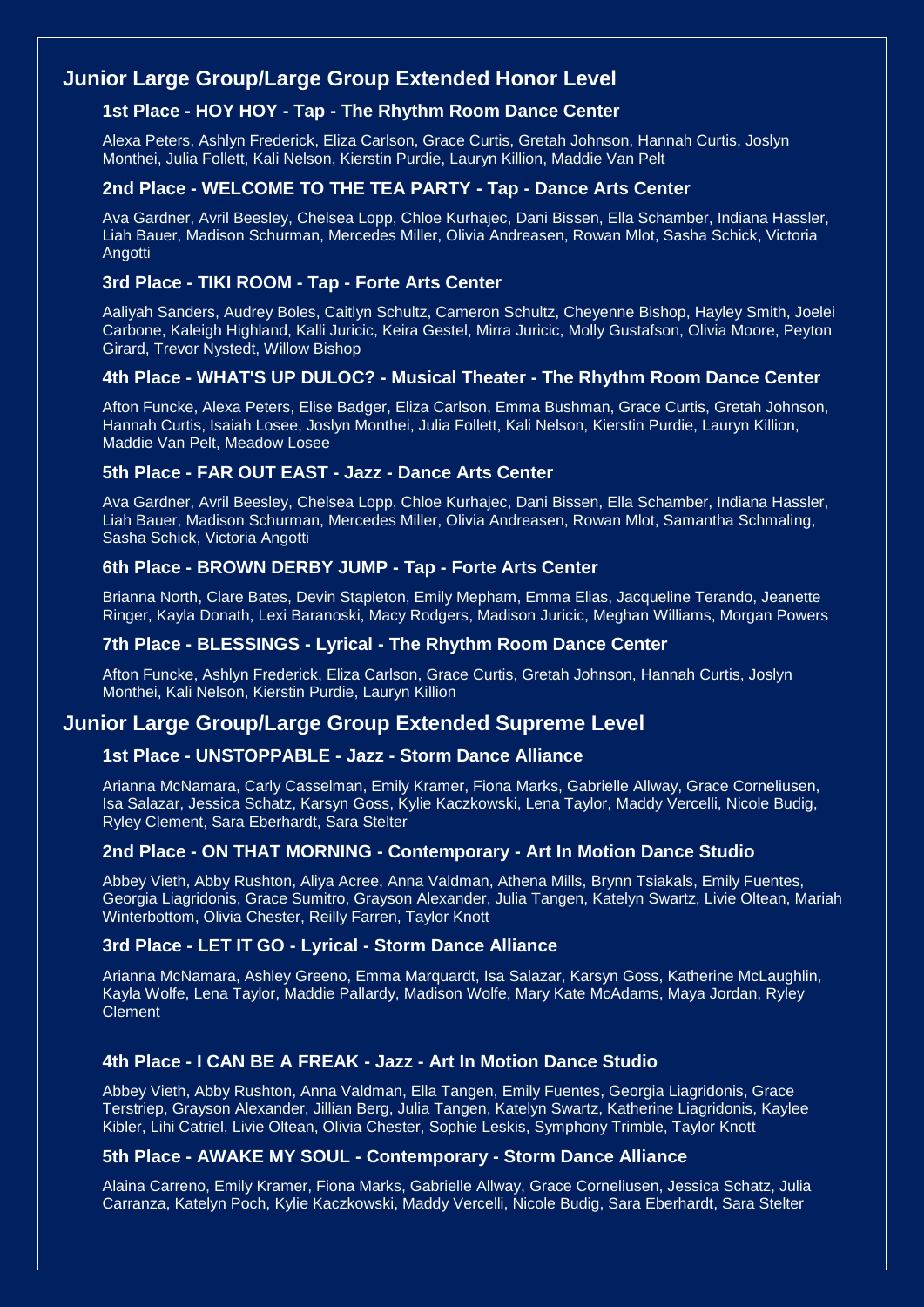### **6th Place - BRING HIM HOME - Lyrical - Art In Motion Dance Studio**

Abbey Vieth, Abby Rushton, Anna Valdman, Athena Mills, Emily Fuentes, Georgia Liagridonis, Grace Sumitro, Grayson Alexander, Julia Tangen, Katelyn Swartz, Lihi Catriel, Mariah Winterbottom

### **7th Place - TV LAND - Hip Hop - Storm Dance Alliance**

Ashley Greeno, Ava Novak, Banan Loftus, Carreno Alyssa , Elizabeth McAdams, Fiona Marks, Isa Salazar, Karsyn Goss, Kayla Duplessis, Lauren Marsh, Libby Bonthala, Maddie Pallardy, Nicole Budig, Ryley Clement

### **8th Place - SHE'S IN LOVE - Musical Theater - Forte Arts Center**

Abigail Powers, Caitlyn Schultz, Cameron Schultz, Cheyenne Bishop, Delainey Roots, Emily Simpson, Lola Nowak, Mackenzie Enger, Stefanie Schellhorn, Taylor Vucsko

### **9th Place - JLOCUTED - Hip Hop - Dance Arts Center**

Ashlyn McQuitty, Ava Gardner, Avril Beesley, Chelsea Lopp, Chloe Kurhajec, Dani Bissen, Liah Bauer, Mercedes Miller, Rowan Mlot, Samantha Schmaling, Sasha Schick, Victoria Angotti

### **10th Place - WILD PARTY - Musical Theater - Forte Arts Center**

Clare Bates, Devin Stapleton, Emily Mepham, Emma Elias, Jacqueline Terando, Kayla Donath, Lexi Baranoski, Lillian Beeler, Madison Juricic, Meghan Williams, Morgan Powers

## **Honor Level Special Awards**

### **Choreography Award (Junior)**

**Tap Large Group - WELCOME TO THE TEA PARTY - Dance Arts Center - Danelle Davies**

### **Supreme Level Special Awards**

### **Choreography Award (Junior)**

### **Contemporary Large Group - AWAKE MY SOUL - Storm Dance Alliance - Christina Gross**

### **Junior Line/Line Extended/Production Honor Level**

### **1st Place - TRUST - Jazz - Forte Arts Center**

Aaliyah Sanders, Audrey Boles, Ava Houston, Caelyn Goffinet, Caitlyn Schultz, Cameron Schultz, Cheyenne Bishop, Gracie Nelson, Hayley Smith, Joelei Carbone, Kaleigh Highland, Kalli Juricic, Kedzie Auwerda, Keira Gestel, Macy Shell, Mirra Juricic, Molly Gustafson, Olivia Moore, Peyton Girard, Rachel Shoudis, Trevor Nystedt, Willow Bishop

### **2nd Place - MINION MASH UP - Hip Hop - Forte Arts Center**

Aaliyah Sanders, Audrey Boles, Ava Houston, Caelyn Goffinet, Caitlyn Schultz, Cameron Schultz, Cheyenne Bishop, Delainey Roots, Hayley Smith, Jillian Olson, Joelei Carbone, Kalli Juricic, Kayla Higgins, Kedzie Auwerda, Keira Gestel, Lola Nowak, Mackenzie Enger, Macy Shell, Mira Marchio, Mirra Juricic, Molly Gustafson, Olivia Moore, Peyton Girard, Rachel Shoudis, Stefanie Schellhorn, Taylor Vucsko, Willow Bishop

### **3rd Place - EVERY TIME IT RAINS - Lyrical - Forte Arts Center**

Abigail Powers, Brianna North, Caelyn Goffinet, Caitlyn Schultz, Cameron Schultz, Cheyenne Bishop, Clare Bates, Delainey Roots, Devin Stapleton, Emily Mepham, Emily Simpson, Jacqueline Terando, Joelei Carbone, Kaleigh Highland, Kayla Donath, Keira Gestel, Lola Nowak, Macy Rodgers, Madison Juricic, Molly Gustafson, Morgan Powers, Olivia Drumm, Peyton Girard, Rachel Shoudis, Sofia Scorzo, Stefanie Schellhorn, Taylor Vucsko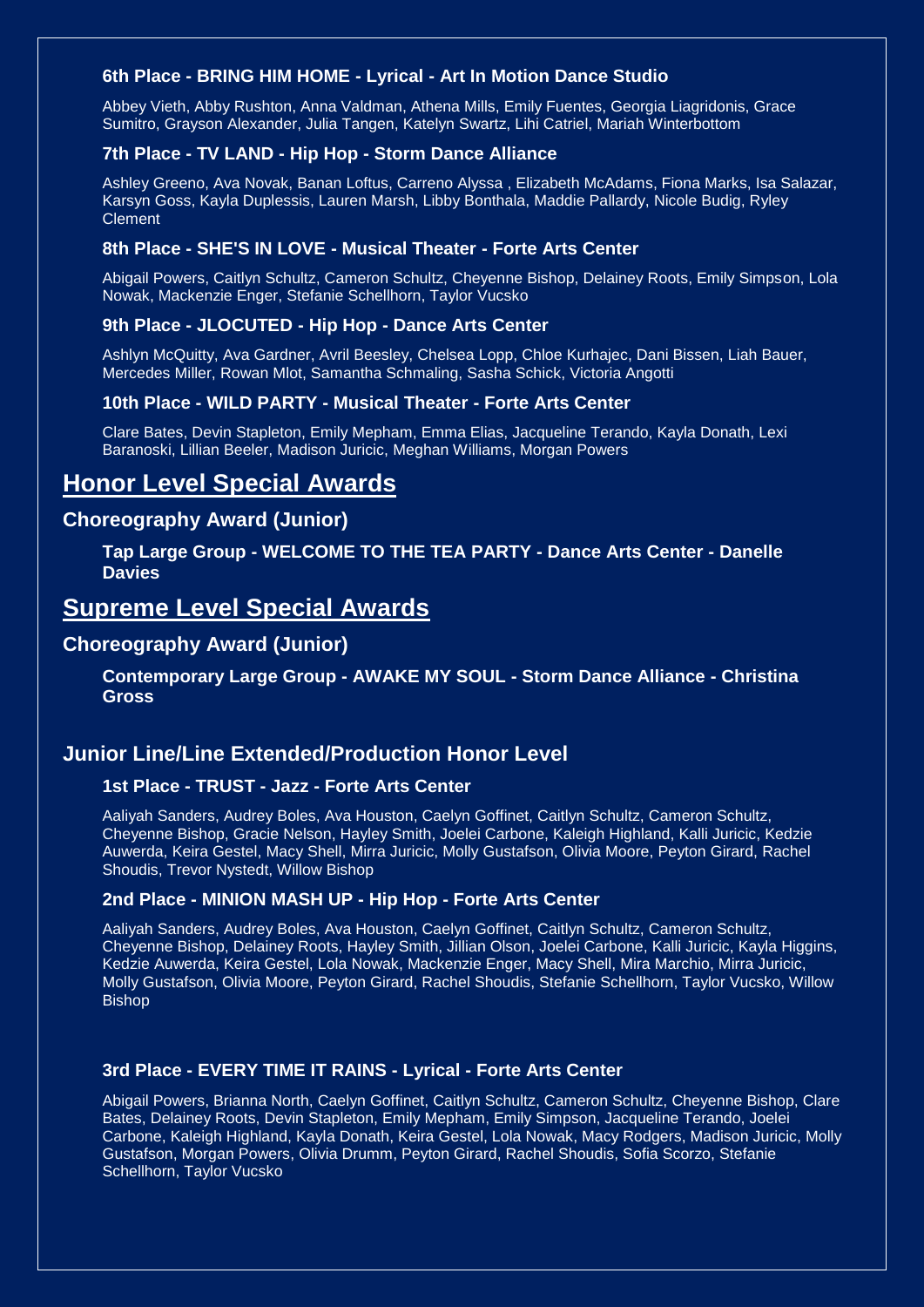### **Junior Line/Line Extended/Production Supreme Level**

### **1st Place - EVER AFTER - Production - Storm Dance Alliance**

Alaina Carreno, Alexis Ordona, Alexis Williams, Alison Powers, Amanda Marquez, Arianna McNamara, Ashley Greeno, Ashlyn Hickey, Ava Novak, Bailey Langkan, Bailey Reiser, Banan Loftus, Bayley Ingalls, Bethany Bruder, Brooke Douglas, Caleigh Miller, Camille Green, Carley Ives, Carly Casselman, Carreno Alyssa , Claire Knoebel, Connor Ries, Courtney Conklin, Dana Norris, Danielle Belter, Dornier Loftus, Elizabeth McAdams, Ella Stevens, Emily Clarke, Emily Kramer, Emma Marquardt, Erika Pappa, Eva Salazar, Fiona Marks, Gabriella Reina, Gabrielle Allway, Grace Corneliusen, Grace Jones, Gracyn Schultz, Gwen Altman, Hayden Harbacek, Hayley Wolfe, Isa Salazar, Isabelle Kastel, Jaidyn Schultz, James Kramer, Jessica Schatz, Jimmy McNamara, Jocelyn Wiencek, Johnny McNamara, Joshua Novak, Julia Carranza, Julian Merlino, Karsyn Goss, Katelyn Poch, Katherine McLaughlin, Katie Ries, Kayla Drow, Kayla Duplessis, Kayla Wolfe, Kylie Kaczkowski, Lauren Marsh, Lena Taylor, Libby Bonthala, Lily Budny, Maddie Pallardy, Maddie Wray, Maddy Vercelli, Madison Clement, Madison Harbacek, Madison Wolfe, Maggie Jones, Mary Kate McAdams, Maya Jordan, Maya Price, Meghan Donovan, Messina Paratore, Mykenzie Schultz, Nicole Budig, Paris LaPoint, Randi Fisher, Renee Weiland, Ryley Clement, Samantha Kohl, Sara Eberhardt, Sara Stelter, Sarah Yonushatis, Savannah Enoch, Stevie Rae Stone, T J Wiencek, Thomas Jordan, Zaria Robinson

### **2nd Place - THE LOST GIRL - Contemporary - Art In Motion Dance Studio**

Abbey Vieth, Abby Rushton, Aliya Acree, Amanda Yeazel, Anna Valdman, Annabeth Cowsert, Annilee Griffeth, Ashlyn Miller, Athena Mills, Brynn Tsiakals, Cassidy Keller, Charley Farren, Ella Tangen, Ellie Tanner, Emily Fuentes, Georgia Liagridonis, Grace Sumitro, Grace Terstriep, Grayson Alexander, Harper Farrell, Jillian Berg, Julia Tangen, Katelyn Swartz, Katherine Liagridonis, Kaylee Kibler, Lexi Graybeal, Lihi Catriel, Livie Oltean, Mariah Winterbottom, Olivia Chester, Reggan Smith, Reilly Farren, Sadie Tsiakals, Sofie Siemsen, Sophie Leskis, Symphony Trimble, Taylor Knott, Tori Knox

### **3rd Place - TOY STORY - Production - Forte Arts Center**

Aaliyah Sanders, Abigail Powers, Adeline Beeler, Ashley Egizio, Audrey Boles, Ava Houston, Brianna North, Caelyn Goffinet, Caitlyn Schultz, Cameron Schultz, Cheyenne Bishop, Clare Bates, Delainey Roots, Devin Stapleton, Emily Mepham, Emma Elias, Genevieve Swink, Gianna Scorzo, Haley Nystedt, Hannah Kitchell, Hayley Smith, Haylie Juricic, Jacelyn Fronek, Jacqueline Terando, Jaylynn Martin, Joelei Carbone, Kaleigh Highland, Kalli Juricic, Katie Cochran, Kayla Donath, Kedzie Auwerda, Keira Gestel, Laken Testa, Lexi Baranoski, Lillian Beeler, Mackenzie Eber, Mackenzie Enger, Macy Rodgers, Macy Shell, Madelyn Olson, Madison Juricic, Megan Rateike, Meghan Williams, Michaela Kuehni, Mirra Juricic, Molly Gustafson, Molly Nystedt, Morgan Powers, Olivia Moore, Peyton Girard, Peyton Winker, Rachel Shoudis, Samantha Legg, Sarah Piper, Stefanie Schellhorn, Taylor Vucsko, Trevor Nystedt, Willow Bishop

### **Teen Small Group/Small Group Extended Supreme Level**

### **1st Place - HOW TO SAVE A LIFE - Lyrical - Art In Motion Dance Studio**

Abbey Vieth, Carlee Clover, Drew Gliwa, Grace Terstriep, Jacey Raney, Jillian Berg, Sidney Leskis, Sophie Leskis, Taylor Knott

#### **2nd Place - ROYALS - Open - Storm Dance Alliance**

Bailey Langkan, Dornier Loftus, Grace Jones, Kayla Drow, Savannah Enoch, Stevie Rae Stone

### **3rd Place - SHAKE - Hip Hop - Storm Dance Alliance**

Amanda Marquez, Bailey Langkan, Claire Knoebel, Grace Jones, Johnny McNamara, Nicole Budig, Savannah Enoch, T J Wiencek, Thomas Jordan

#### **4th Place - TEETH - Jazz - Art In Motion Dance Studio**

Carlee Clover, Drew Gliwa, Jacey Raney, Jillian Berg, Kaylee Kibler, Morgan Standley, Sidney Leskis, Sophie Leskis, Taylor Knott

#### **5th Place - BAKER BAKER - Lyrical - Art In Motion Dance Studio**

Grace Terstriep, Jillian Berg, Kaylee Kibler, Livie Oltean, Olivia Chester, Sophie Leskis, Symphony Trimble, Taylor Knott, Tori Knox

### **6th Place - ADDICTED TO YOU - Jazz - Dance Arts Center**

Ashlyn McQuitty, Kristin Farina , Nikita Ruffolo, Payton Schultz, Peyton Baumstark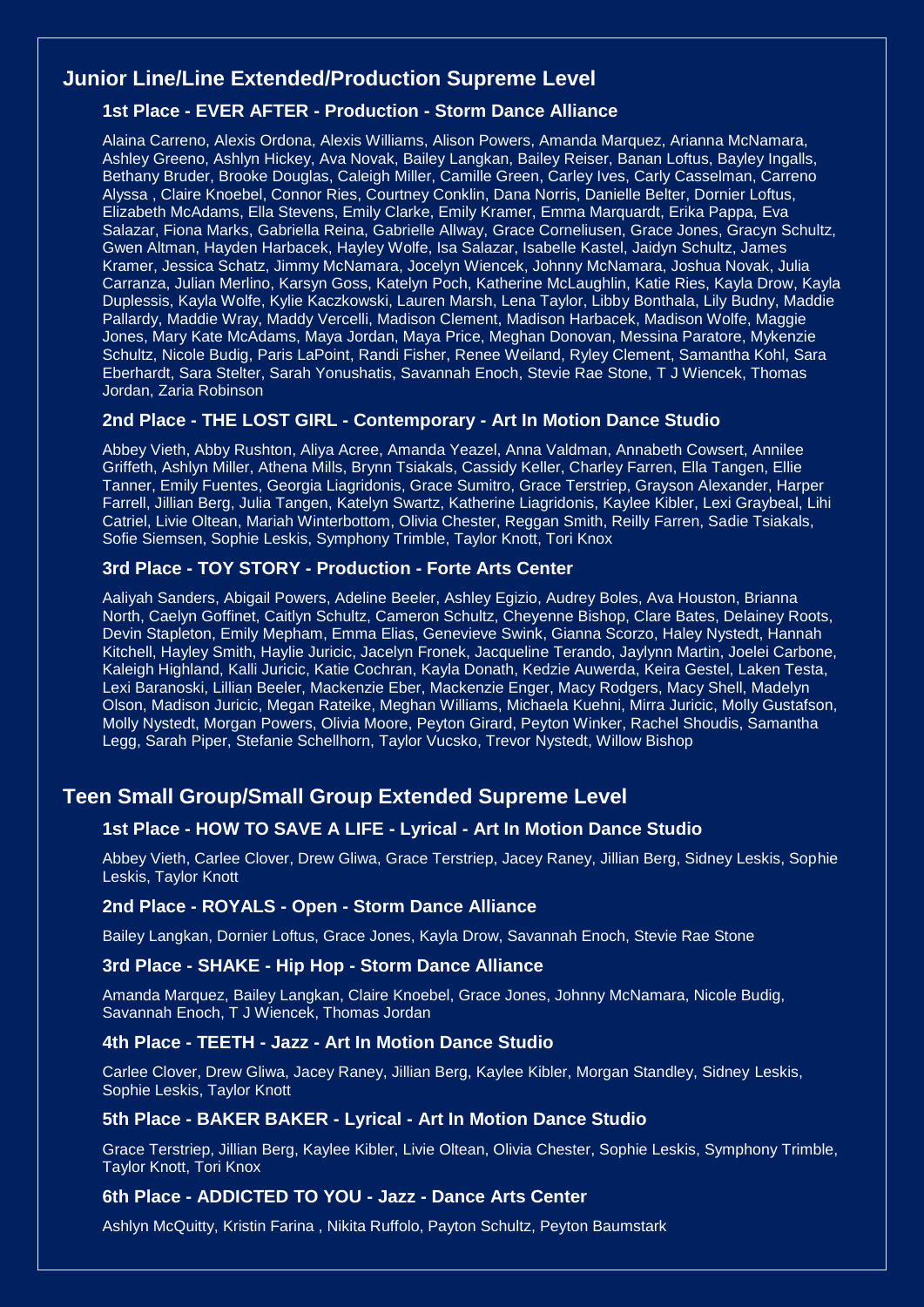### **7th Place - THE CHORUS CATS - Musical Theater - Art In Motion Dance Studio**

Abbey Vieth, Grayson Alexander, Julia Tangen, Taylor Knott

### **8th Place - BELLA'S REALITY - Contemporary - Art In Motion Dance Studio**

Grace Terstriep, Jillian Berg, Kaylee Kibler, Livie Oltean, Olivia Chester, Sophie Leskis, Symphony Trimble, Tori Knox

#### **9th Place - ELEMENTS - Contemporary - Storm Dance Alliance**

Carly Casselman, Lena Taylor, Messina Paratore, Paris LaPoint, Samantha Kohl, Savannah Enoch, Zaria Robinson

### **10th Place - LIKE A PRAYER - Tap - Forte Arts Center**

Adeline Beeler, Ashley Egizio, Gianna Scorzo, Haley Nystedt, Jaylynn Martin, Michaela Kuehni, Sarah Piper

## **Supreme Level Special Awards**

### **Choreography Award (Teen)**

**Lyrical Small Group - HOW TO SAVE A LIFE - Art In Motion Dance Studio - Tricia and Skylee Trimble**

### **Teen Large Group/Large Group Extended Honor Level**

### **1st Place - MJ MIX - Jazz - Forte Arts Center**

Brianna North, Clare Bates, Devin Stapleton, Emily Mepham, Emma Elias, Genevieve Swink, Jacqueline Terando, Jeanette Ringer, Kayla Donath, Laken Testa, Lexi Baranoski, Lillian Beeler, Macy Rodgers, Madison Juricic, Meghan Williams, Morgan Powers, Peyton Winker

### **2nd Place - BOLLYWOOD DHAMAKA - Open - bollywood rhythms**

Alisha Kumar, Darius Vazifdar, Dhruv Nagesh, Minoo Vasudevan, Neha Senthil, Rishika Molugu, Sarah Parikh, Shalini Kumar, Shayoni Saha, Shreya Magesh, Srikar Gutta, Tanmayi Kadamuddi, Tarun Raja, Vigna Gajarla

#### **3rd Place - MONEY - Jazz - Storm Dance Alliance**

Bailey Reiser, Banan Loftus, Bayley Ingalls, Caleigh Miller, Courtney Conklin, Dana Norris, Erika Pappa, Julia Carranza, Kayla Duplessis, Kayla Wolfe, Lauren Marsh, Randi Fisher, T J Wiencek

### **4th Place - PERFECT - Lyrical - Storm Dance Alliance**

Alaina Carreno, Bailey Reiser, Bayley Ingalls, Caleigh Miller, Dana Norris, Isa Salazar, Katelyn Poch, Kayla Duplessis, Lauren Marsh, Maddie Pallardy, Randi Fisher

### **Teen Large Group/Large Group Extended Supreme Level**

### **1st Place - DOG DAYS - Jazz - Storm Dance Alliance**

Arianna McNamara, Bailey Langkan, Brooke Douglas, Carley Ives, Claire Knoebel, Dornier Loftus, Grace Jones, Hayley Wolfe, Jocelyn Wiencek, Kayla Drow, Lena Taylor, Meghan Donovan, Messina Paratore, Samantha Kohl, Sarah Yonushatis, Savannah Enoch, Zaria Robinson

### **2nd Place - MY YELLOW LIGHT - Contemporary - Art In Motion Dance Studio**

Aly Kluth, Angelina Gibson, Carlee Clover, Drew Gliwa, Ellie Davis, Emmaline Rapier, Grace Lammers, Grace Terstriep, Jacey Raney, Jillian Berg, Kaylee Kibler, Livie Oltean, Monica Clapp, Olivia Chester, Priscilla Fuentes, Sadie Schanbacher, Sophie Leskis, Symphony Trimble, Tori Knox

#### **3rd Place - HEY PACHUCO! - Musical Theater - Dance Arts Center**

Ashlyn McQuitty, Caila Holsapple, Cali Allan, Dylan Slamka, Emiliano Rodriguez, Katelyn Leslie, Kristin Farina , Lauryn Gullberg, Leah Obermeier, Madisyn Jensen, Maya Jaramillo, Morgan Bebow, Nikita Ruffolo, Payton Schultz, Peyton Baumstark, Skylar Stork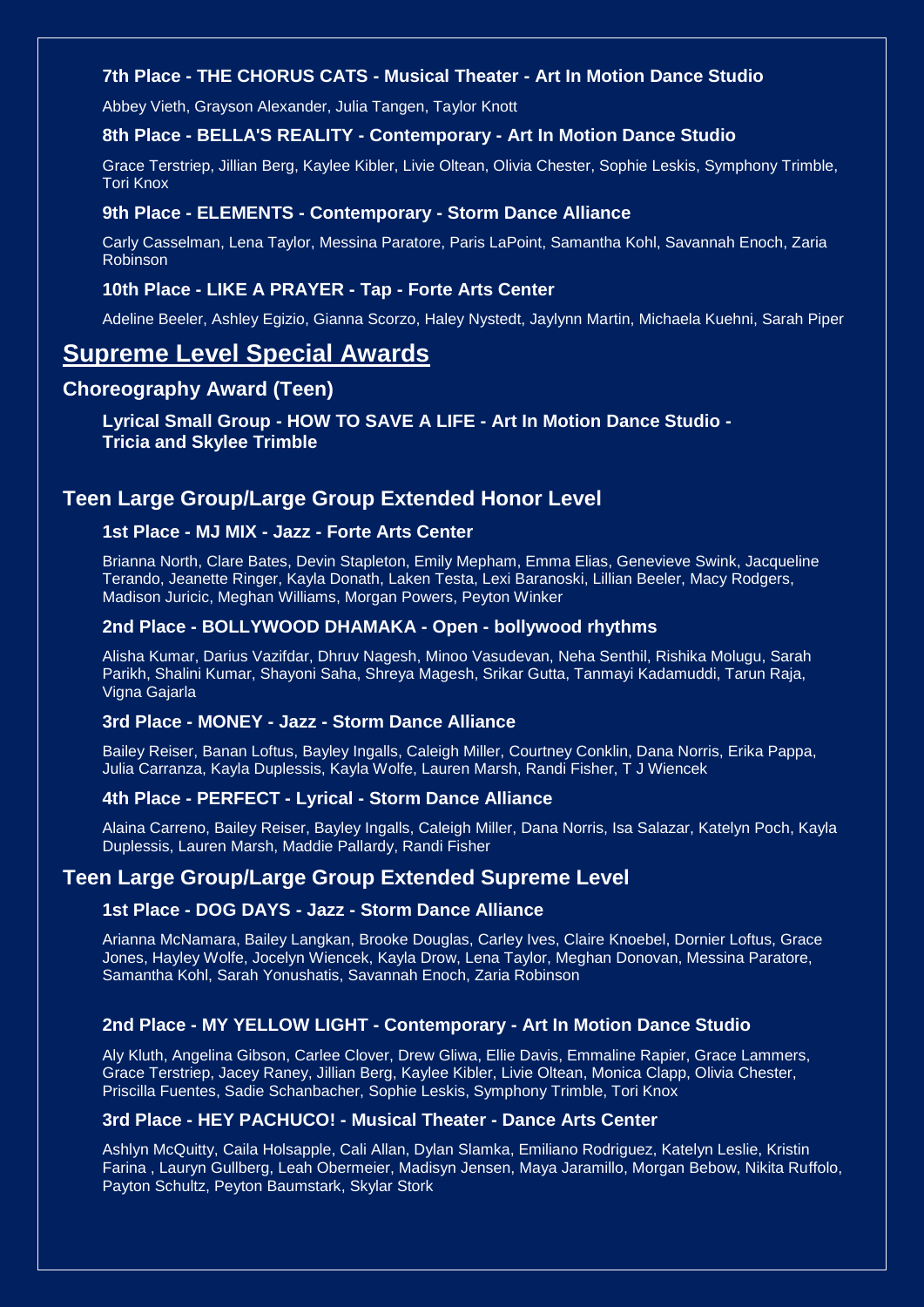### **4th Place - OVER THE LOVE - Contemporary - Dance Arts Center**

Ashlyn McQuitty, Cali Allan, Dylan Slamka, Katelyn Leslie, Kristin Farina , Leah Obermeier, Madisyn Jensen, Maya Jaramillo, Nikita Ruffolo, Payton Schultz, Peyton Baumstark, Skylar Stork

### **5th Place - SHINE - Lyrical - Art In Motion Dance Studio**

Abbey Vieth, Abby Rushton, Anna Valdman, Grace Sumitro, Grace Terstriep, Grayson Alexander, Jillian Berg, Julia Tangen, Katelyn Swartz, Kaylee Kibler, Lexi Graybeal, Livie Oltean, Mariah Winterbottom, Olivia Chester, Sophie Leskis, Symphony Trimble, Taylor Knott, Tori Knox

### **6th Place - THE ESCAPE - Contemporary - Storm Dance Alliance**

Bailey Langkan, Carley Ives, Carly Casselman, Claire Knoebel, Hayley Wolfe, Jocelyn Wiencek, Kayla Drow, Maddie Wray, Meghan Donovan, Messina Paratore, Randi Fisher, Sarah Yonushatis, Savannah Enoch, Stevie Rae Stone

### **7th Place - NO DIGGITY - Tap - Dance Arts Center**

Ashlyn McQuitty, Cali Allan, Dylan Slamka, Katelyn Leslie, Kristin Farina , Leah Obermeier, Madisyn Jensen, Maya Jaramillo, Morgan Bebow, Nikita Ruffolo, Payton Schultz, Peyton Baumstark, Skylar Stork

### **8th Place - MONEY MAKES THE WORLD GO AROUND - Musical Theater - Forte Arts Center**

Adeline Beeler, Ashley Egizio, Gianna Scorzo, Haley Nystedt, Hannah Kitchell, Haylie Juricic, Jacelyn Fronek, Jaylynn Martin, Katie Cochran, Mackenzie Eber, Madelyn Olson, Megan Rateike, Molly Nystedt, Peyton Winker, Samantha Legg, Sarah Piper

### **9th Place - WORK - Hip Hop - Dance Arts Center**

Ashlyn McQuitty, Caila Holsapple, Cali Allan, Dylan Slamka, Kristin Farina , Leah Obermeier, Maya Jaramillo, Nikita Ruffolo, Payton Schultz, Peyton Baumstark, Skylar Stork

### **10th Place - NIGHTMARES - Modern - Forte Arts Center**

Adeline Beeler, Ashley Egizio, Haley Nystedt, Hannah Kitchell, Haylie Juricic, Lillian Beeler, Mackenzie Eber, Madelyn Olson, Michaela Kuehni, Molly Nystedt, Samantha Legg, Sarah Piper

## **Honor Level Special Awards**

### **Choreography Award (Teen)**

**Jazz Large Group - MONEY - Storm Dance Alliance - Brook Langkan**

### **Supreme Level Special Awards**

### **Choreography Award (Teen)**

**Jazz Large Group - DOG DAYS - Storm Dance Alliance - Leandra Groth**

### **Teen Line/Line Extended/Production Supreme Level**

### **1st Place - BROKEN ROAD - Lyrical - Storm Dance Alliance**

Alexis Williams, Arianna McNamara, Bailey Langkan, Bayley Ingalls, Brooke Douglas, Carley Ives, Carly Casselman, Claire Knoebel, Dornier Loftus, Erika Pappa, Fiona Marks, Gabrielle Allway, Grace Jones, Hayley Wolfe, Jocelyn Wiencek, Karsyn Goss, Kayla Drow, Kylie Kaczkowski, Maddie Wray, Meghan Donovan, Messina Paratore, Nicole Budig, Paris LaPoint, Renee Weiland, Sara Eberhardt, Sara Stelter, Sarah Yonushatis, Savannah Enoch, Zaria Robinson

### **2nd Place - GRENADE - Lyrical - Art In Motion Dance Studio**

Abbey Vieth, Abby Rushton, Aly Kluth, Alyssa Trelz, Angelina Gibson, Anna Valdman, Annabeth Cowsert, Athena Mills, Brianna Doyle, Carlee Clover, Carsyn Currier, Drew Gliwa, Ellie Davis, Emmaline Rapier, Georgia Liagridonis, Grace Lammers, Grace Terstriep, Grayson Alexander, Jacey Raney, Jamie Gunther, Jillian Berg, Julia Tangen, Kaleigh Tompkins, Katelyn Swartz, Kaylee Kibler, Lexi Graybeal, Livie Oltean, Mariah Winterbottom, Megan Clapp, Monica Clapp, Priscilla Fuentes, Sadie Schanbacher, Sidney Leskis, Symphony Trimble, Taylor Knott, Thomas Archey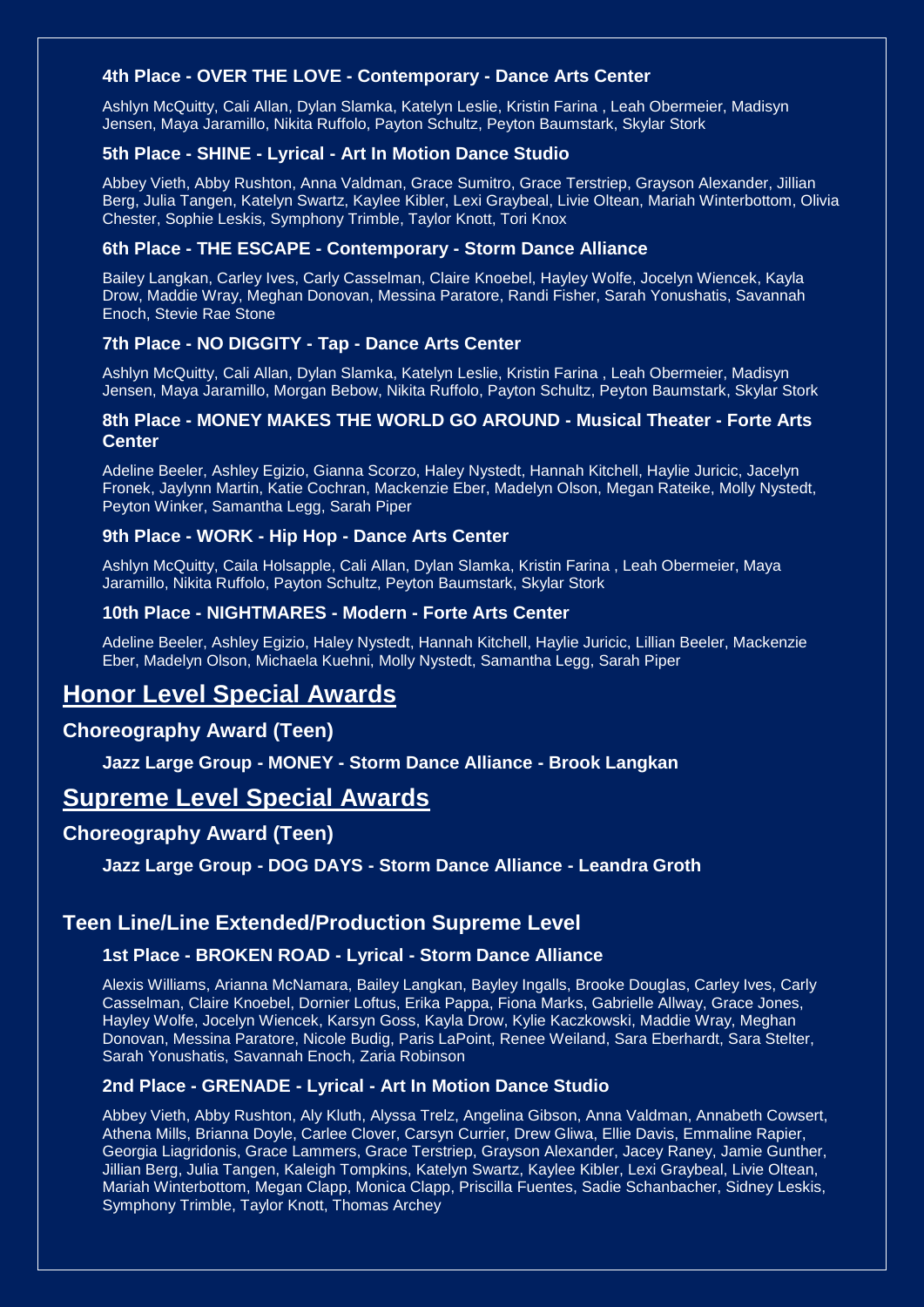### **3rd Place - THE AIMAZING CHRISTMAS! - Production - Art In Motion Dance Studio**

Abbey Vieth, Abby Rushton, Aliya Acree, Aly Kluth, Alyssa Trelz, Amanda Yeazel, Angelina Gibson, Anna Valdman, Annabeth Cowsert, Annilee Griffeth, Ashlyn Miller, Athena Mills, Becca Lemek, Brianna Doyle, Brynn Tsiakals, Carlee Clover, Carsyn Currier, Cassidy Keller, Cecilia Vermillion, Charley Farren, Drew Gliwa, Ella Tangen, Ellie Davis, Ellie Tanner, Emilee Miller, Emily Fuentes, Emmaline Rapier, Georgia Liagridonis, Grace Lammers, Grace Sumitro, Grace Terstriep, Grayson Alexander, Harper Farrell, Jacey Raney, Jamie Gunther, Jillian Berg, Julia Tangen, Kaelyn Holmes, Kaleigh Tompkins, Katelyn Swartz, Katherine Liagridonis, Kaylee Kibler, Lexi Graybeal, Lihi Catriel, Livie Oltean, Makenna Gray, Mariah Winterbottom, Megan Clapp, Monica Clapp, Morgan Standley, Neely Pulkstenis, Olivia Chester, Priscilla Fuentes, Reggan Smith, Reilly Farren, Sadie Schanbacher, Sadie Tsiakals, Sidney Leskis, Sofie Siemsen, Sophie Leskis, Symphony Trimble, Taylor Knott, Thomas Archey, Tori Knox

### **4th Place - 2 STEPS AWAY - Extended Lyrical - Dance Arts Center**

Ashlyn McQuitty, Avril Beesley, Caila Holsapple, Cali Allan, Delaney Jensen, Dylan Slamka, Emiliano Rodriguez, Katelyn Leslie, Kristin Farina , Lauryn Gullberg, Leah Obermeier, Madisyn Jensen, Maya Jaramillo, Morgan Bebow, Nikita Ruffolo, Payton Schultz, Peyton Baumstark, Samantha Schmaling, Sasha Schick, Skylar Stork

### **5th Place - DEARLY DEPARTED - Musical Theater - The Rhythm Room Dance Center**

Abby Badger, Abby Bravard, Chantel Flack, Colby Aspengren, Crystal McEntire, Emily Finch, Gwen Black, Hannah McConnell, Jaislynn Baugh, Kami Badger, Karli Anthofer, Kate Sandage, Kayleigh Harrah, Lauren Carlson, Madisyn Taute, Melanie Doran, Nadia Fisher, Olivia Hansen, Sarah Sandage, Sydney Schiltz, Taylor Hardin

### **6th Place - TRON - Hip Hop - Storm Dance Alliance**

Alison Powers, Amanda Marquez, Arianna McNamara, Ashley Greeno, Ava Novak, Bailey Reiser, Banan Loftus, Brooke Douglas, Caleigh Miller, Carreno Alyssa , Claire Knoebel, Courtney Conklin, Danielle Belter, Elizabeth McAdams, Emma Marquardt, Erika Pappa, Fiona Marks, Gabriella Reina, Grace Corneliusen, Grace Jones, Gwen Altman, Isa Salazar, Isabelle Kastel, Jimmy McNamara, Jocelyn Wiencek, Johnny McNamara, Joshua Novak, Julian Merlino, Karsyn Goss, Katherine McLaughlin, Kayla Duplessis, Lauren Marsh, Maddie Pallardy, Maddy Vercelli, Meghan Donovan, Mykenzie Schultz, Nicole Budig, Randi Fisher, Renee Weiland, Ryley Clement, Sara Eberhardt, T J Wiencek, Thomas Jordan

### **7th Place - MUTINY - Open - Forte Arts Center**

Adeline Beeler, Ashley Egizio, Clare Bates, Devin Stapleton, Emily Mepham, Emma Elias, Gianna Scorzo, Haley Nystedt, Hannah Kitchell, Haylie Juricic, Jaylynn Martin, Katie Cochran, Laken Testa, Lillian Beeler, Mackenzie Eber, Madelyn Olson, Madison Juricic, Megan Rateike, Michaela Kuehni, Morgan Powers, Samantha Legg, Sarah Piper

### **8th Place - ROCKSTAR - Hip Hop - Storm Dance Alliance**

Alison Powers, Amanda Marquez, Bailey Reiser, Banan Loftus, Brooke Douglas, Courtney Conklin, Danielle Belter, Erika Pappa, Gabriella Reina, Jessica Schatz, Jocelyn Wiencek, Johnny McNamara, Julia Carranza, Kayla Duplessis, Maddie Wray, Meghan Donovan, Messina Paratore, Nicole Budig, Paris LaPoint, Randi Fisher, Renee Weiland, Samantha Kohl, T J Wiencek, Thomas Jordan

### **9th Place - SING SING SING - Tap - Forte Arts Center**

Adeline Beeler, Ashley Egizio, Clare Bates, Genevieve Swink, Gianna Scorzo, Haley Nystedt, Hannah Kitchell, Haylie Juricic, Jaylynn Martin, Katie Cochran, Laken Testa, Lillian Beeler, Mackenzie Eber, Madelyn Olson, Megan Rateike, Michaela Kuehni, Molly Nystedt, Peyton Winker, Samantha Legg, Sarah **Piper** 

### **Senior Small Group/Small Group Extended Supreme Level**

### **1st Place - REMEMBER US - Lyrical - Art In Motion Dance Studio**

Carlee Clover, Carsyn Currier, Ellie Davis, Emmaline Rapier, Jacey Raney, Megan Clapp, Morgan Standley, Sidney Leskis

### **2nd Place - NUMB - Lyrical - Storm Dance Alliance**

Bailey Langkan, Claire Knoebel, Dornier Loftus, Hayley Wolfe, Kayla Drow, Meghan Donovan, Sarah Yonushatis, Savannah Enoch, Stevie Rae Stone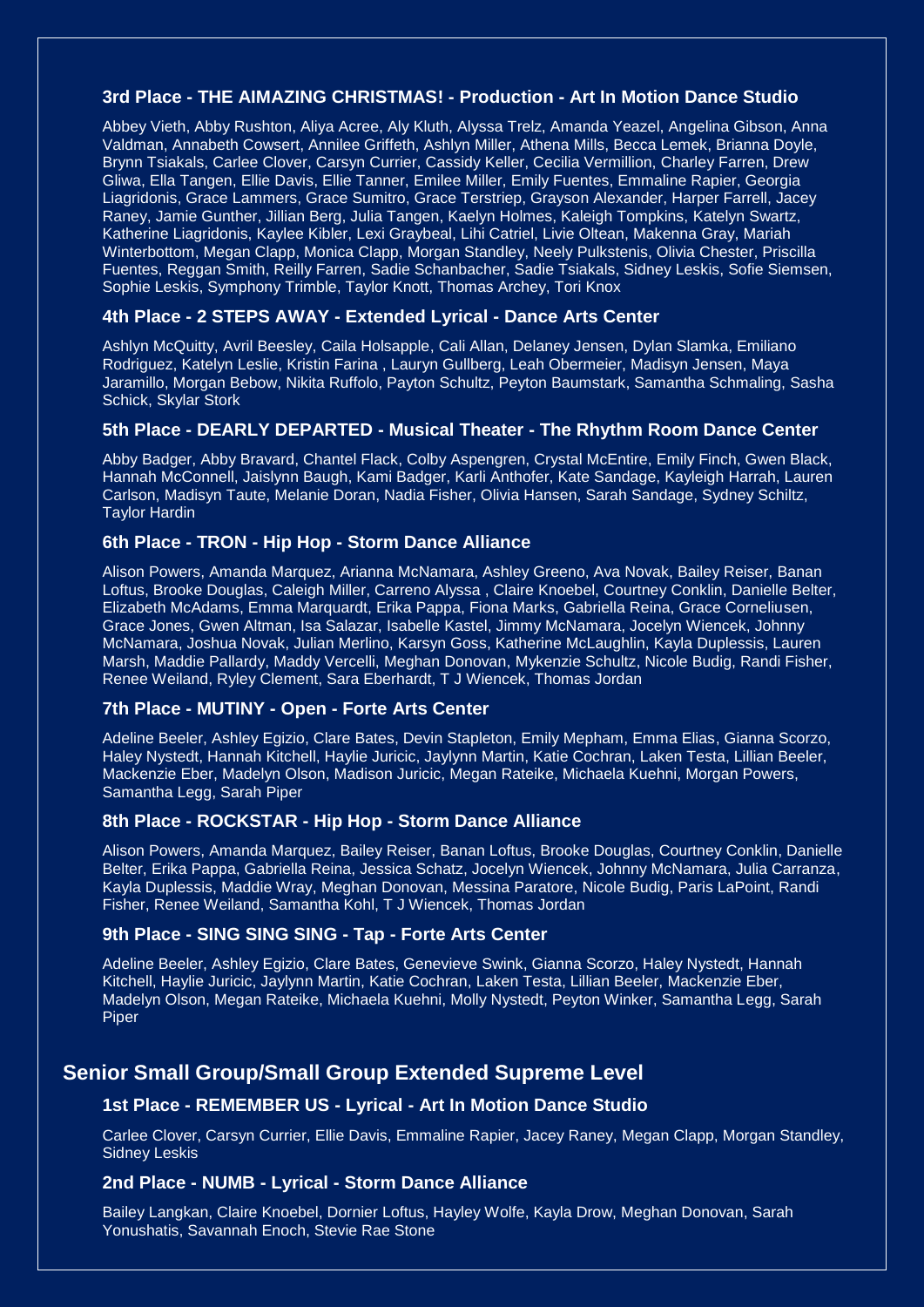### **3rd Place - CROWS IN SNOW - Lyrical - Art In Motion Dance Studio**

Angelina Gibson, Carlee Clover, Ellie Davis, Emilee Miller, Emmaline Rapier, Jacey Raney, Morgan Standley, Sidney Leskis, Thomas Archey

### **4th Place - GIRLS NIGHT OUT - Tap - The Rhythm Room Dance Center**

Hannah McConnell, Kami Badger, Karli Anthofer, Kate Sandage

### **5th Place - WOOHOO - Jazz - Art In Motion Dance Studio**

Carlee Clover, Carsyn Currier, Drew Gliwa, Ellie Davis, Emmaline Rapier, Jacey Raney, Sidney Leskis, Thomas Archey

#### **6th Place - SKIN - Contemporary - Dance Arts Center**

Cali Allan, Katelyn Leslie, Leah Obermeier, Madisyn Jensen, Payton Schultz

#### **7th Place - TOUCH - Contemporary - Dance Arts Center**

Kristin Farina , Leah Obermeier, Nikita Ruffolo, Payton Schultz, Peyton Baumstark

#### **8th Place - 1953 - Contemporary - Art In Motion Dance Studio**

Carlee Clover, Drew Gliwa, Ellie Davis, Emilee Miller, Emmaline Rapier, Grace Terstriep, Jacey Raney, Sidney Leskis, Sophie Leskis

#### **9th Place - THE MATING GAME - Jazz - Dance Arts Center**

Cali Allan, Dylan Slamka, Katelyn Leslie, Kristin Farina , Leah Obermeier, Madisyn Jensen, Nikita Ruffolo, Payton Schultz, Peyton Baumstark

### **10th Place - SECRETS - Tap - The Rhythm Room Dance Center**

Abby Badger, Hannah McConnell, Kami Badger, Karli Anthofer, Kate Sandage, Kayleigh Harrah, Madisyn Taute, Nadia Fisher, Olivia Hansen

## **Supreme Level Special Awards**

### **The Judges Choice Award (Senior)**

**Lyrical Small Group - NUMB - Storm Dance Alliance - Christina Gross**

### **Choreography Award (Senior)**

**Contemporary Small Group - TOUCH - Dance Arts Center - Nicki Loud**

### **Senior Large Group/Large Group Extended Supreme Level**

### **1st Place - WHEN I WAS YOUR MAN - Lyrical - Art In Motion Dance Studio**

Aly Kluth, Angelina Gibson, Carlee Clover, Carsyn Currier, Drew Gliwa, Ellie Davis, Emilee Miller, Emmaline Rapier, Jacey Raney, Kaleigh Tompkins, Kaylee Kibler, Megan Clapp, Monica Clapp, Morgan Standley, Sadie Schanbacher, Sidney Leskis, Sophie Leskis, Thomas Archey

### **2nd Place - SCREAM - Jazz - Art In Motion Dance Studio**

Angelina Gibson, Carlee Clover, Carsyn Currier, Drew Gliwa, Ellie Davis, Emilee Miller, Emmaline Rapier, Jacey Raney, Jillian Berg, Kaylee Kibler, Megan Clapp, Morgan Standley, Sidney Leskis, Sophie Leskis

### **3rd Place - INSANITY - Hip Hop - Art In Motion Dance Studio**

Aly Kluth, Angelina Gibson, Carlee Clover, Carsyn Currier, Ellie Davis, Emmaline Rapier, Grace Terstriep, Jacey Raney, Jillian Berg, Kaleigh Tompkins, Kaylee Kibler, Sadie Schanbacher, Sidney Leskis, Sophie Leskis, Thomas Archey